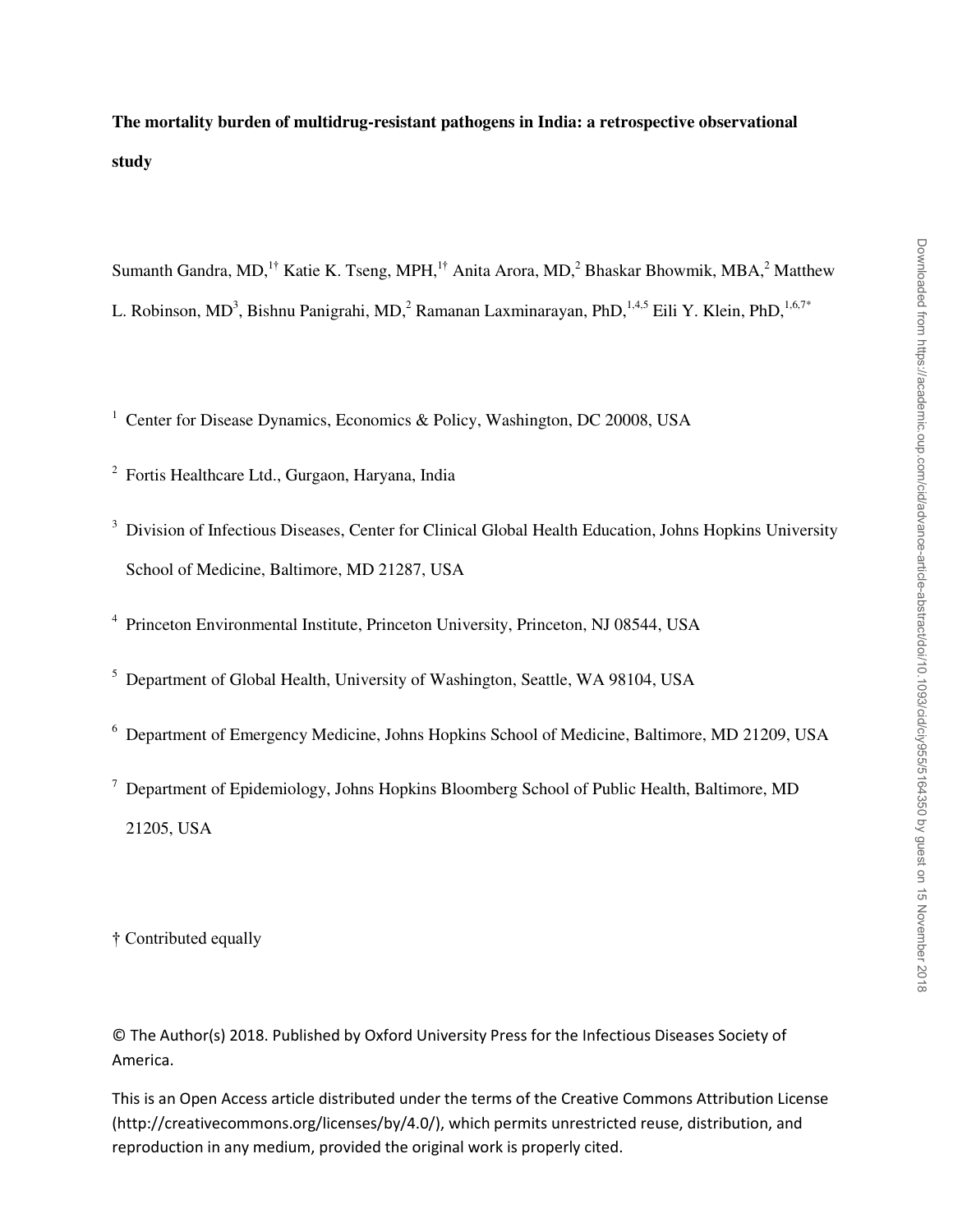Downloaded from https://academic.oup.com/cid/advance-article-abstract/doi/10.1093/cid/ciy955/5164350 by guest on 15 November 2018 Downloaded from https://academic.oup.com/cid/advance-article-abstract/doi/10.1093/cid/ciy955/5164350 by guest on 15 November 2018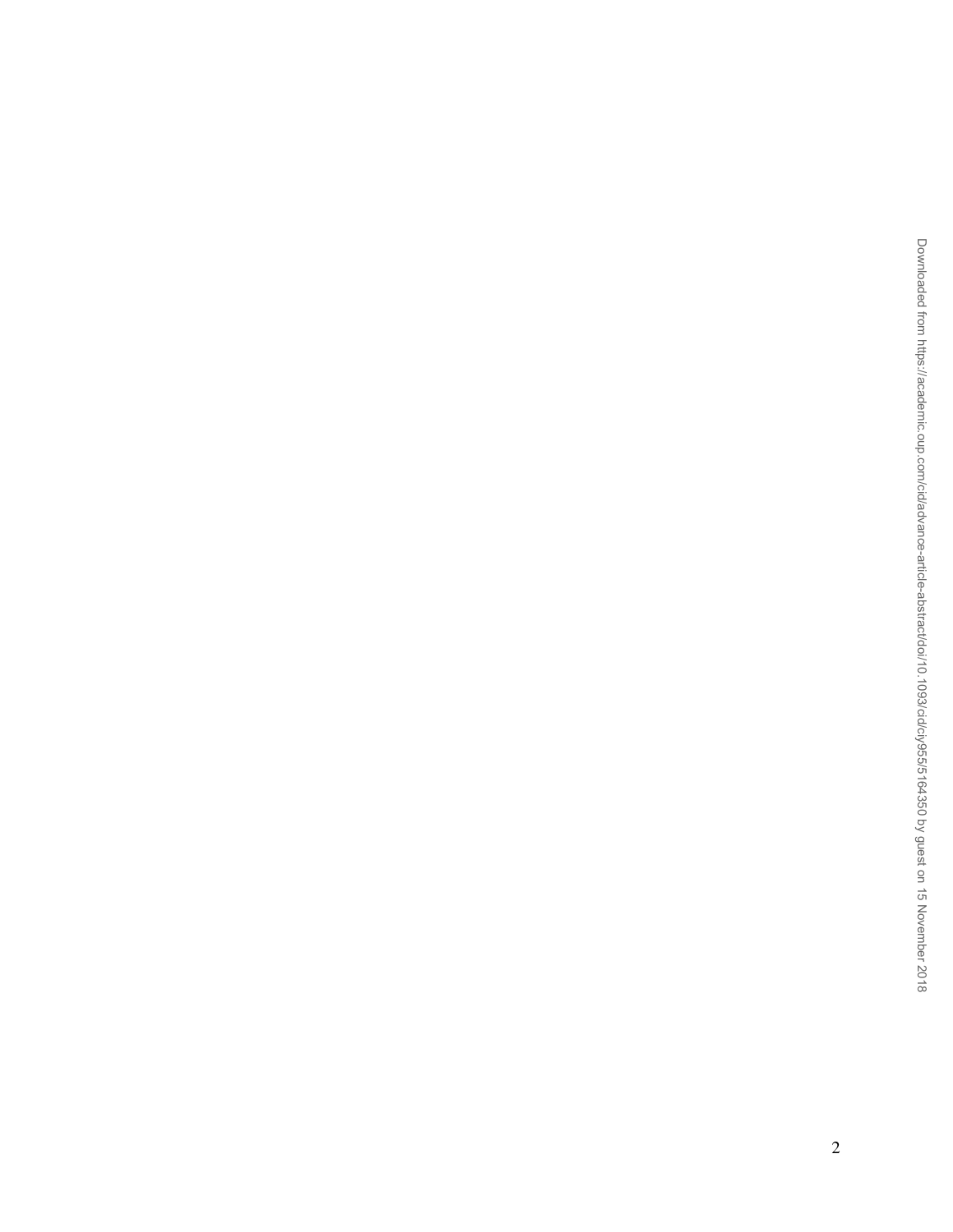## **\* Corresponding Author**

Eili Y. Klein

Fellow | Center for Disease Dynamics, Economics & Policy

1400 Eye St., Suite 500, Washington, DC 20005

[klein@cddep.org](mailto:klein@cddep.org) | p: (202) 328-5197

Assistant Professor | Department of Emergency Medicine

Johns Hopkins University School of Medicine

5801 Smith Ave., Davis Suite 3220, Baltimore, MD 21209

[eklein@jhu.edu](mailto:eklein@jhu.edu) | p: (410) 735-7559

## **Summary**

There is a lack of understanding of the burden of antibiotic resistance in low- and middle-income countries. Using data from 10 hospitals across India, we found that the odds of mortality was significantly higher for patients with multi-drug resistant infections.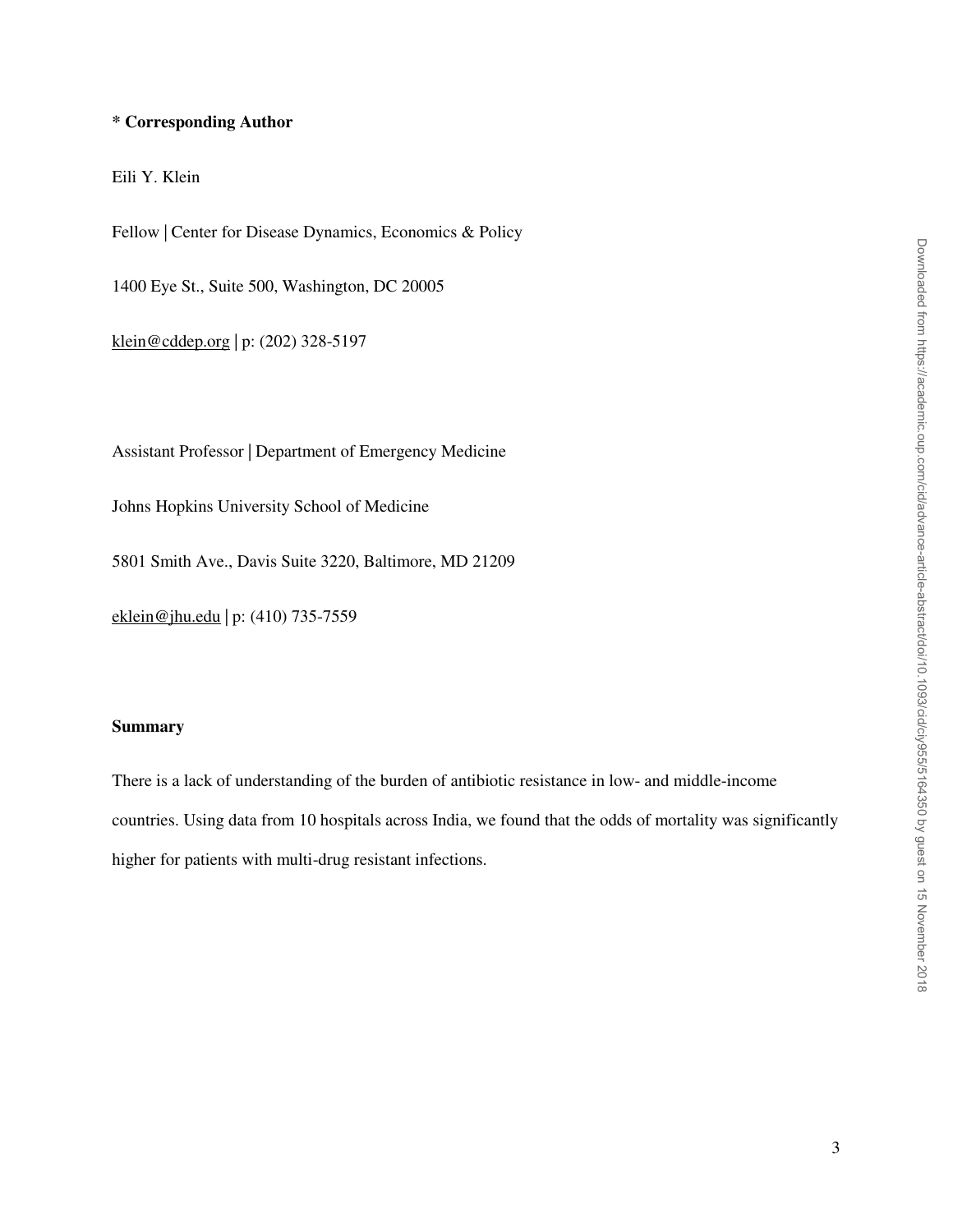## **ABSTRACT**

### **Background**

The threat posed by antibiotic resistance is of increasing concern in low- and middle-income countries (LMICs) as their rates of antibiotic use increase. However, an understanding of the burden of resistance is lacking in LMICs, particularly for multi-drug resistant (MDR) pathogens.

### **Methods**

We conducted a retrospective, ten hospital study of the relationship between MDR pathogens and mortality in India. Patient-level antimicrobial susceptibility tests (AST) results for *Enterococcus* spp., *Escherichia coli*, *Staphylococcus aureus*, *Klebsiella pneumoniae*, *Acinetobacter baumannii*, *Pseudomonas aeruginosa*, and *Enterobacter* spp. were analyzed for their association with patient mortality outcomes.

### **Results**

We analyzed data on 5,103 AST results from 10 hospitals. The overall mortality rate of patients was 13.1% (n = 581), and there was a significant relationship between MDR and mortality. Infections with MDR and XDR *E. coli*, XDR *K. pneumoniae*, and MDR *A. baumannii* were associated with 2-3 times higher mortality. Mortality due to methicillin-resistant *S. aureus* (MRSA) was significantly higher than susceptible strains when the MRSA isolate was resistant to aminoglycosides.

### **Conclusions**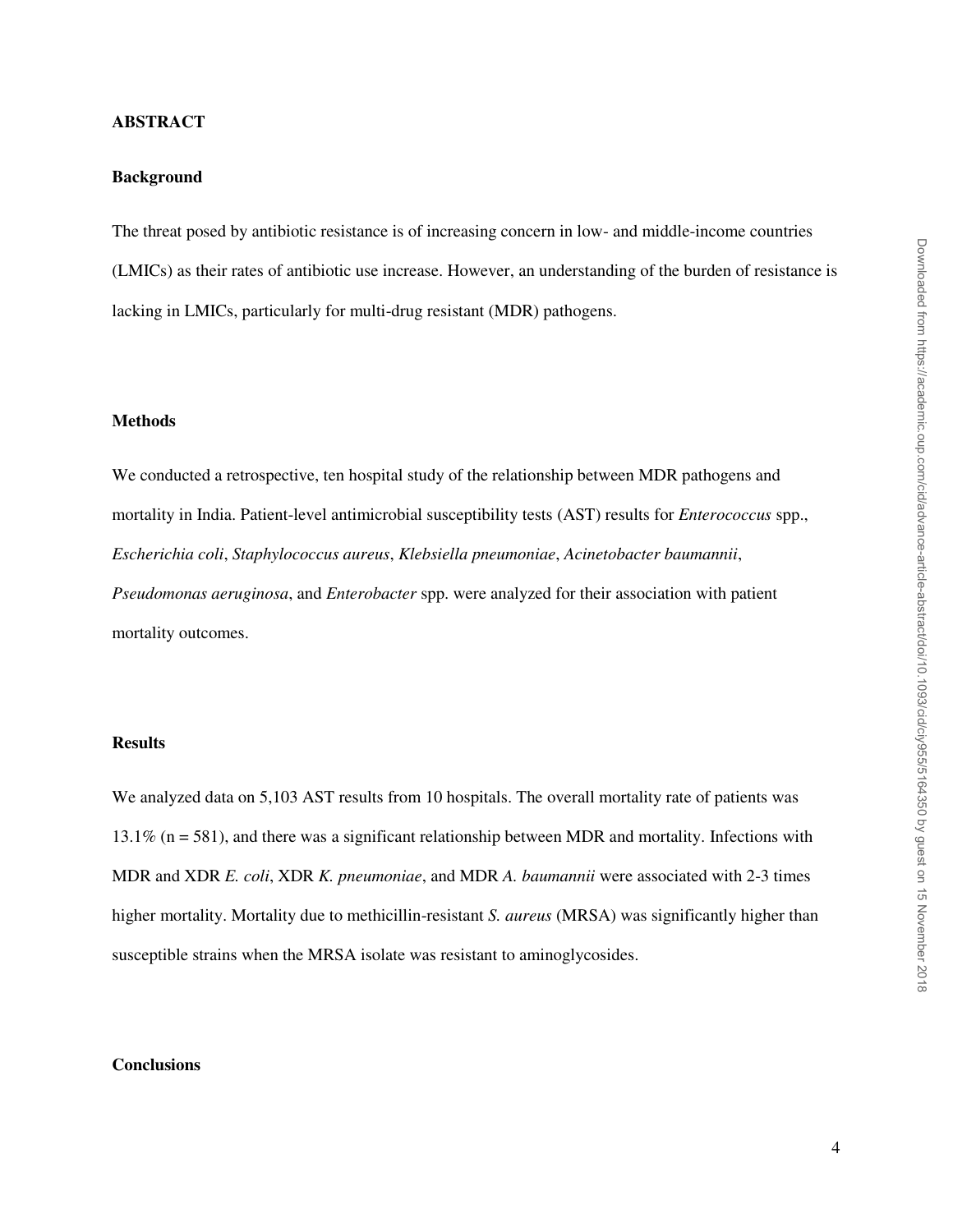This is one of the largest studies undertaken in an LMIC to measure the burden of antibiotic resistance. We found that MDR bacterial infections pose a significant risk to patients. While consistent with prior studies, the variation in drug resistance and associated mortality outcomes by pathogen is different from that observed in high-income countries and provides a baseline for studies in other LMICs. Future research should aim to elucidate the burden of resistance and the differential transmission mechanisms that drive this public health crisis.

**Keywords:** Multidrug-resistant organisms, low- and middle-income countries, antimicrobial resistance, healthcare-acquired infections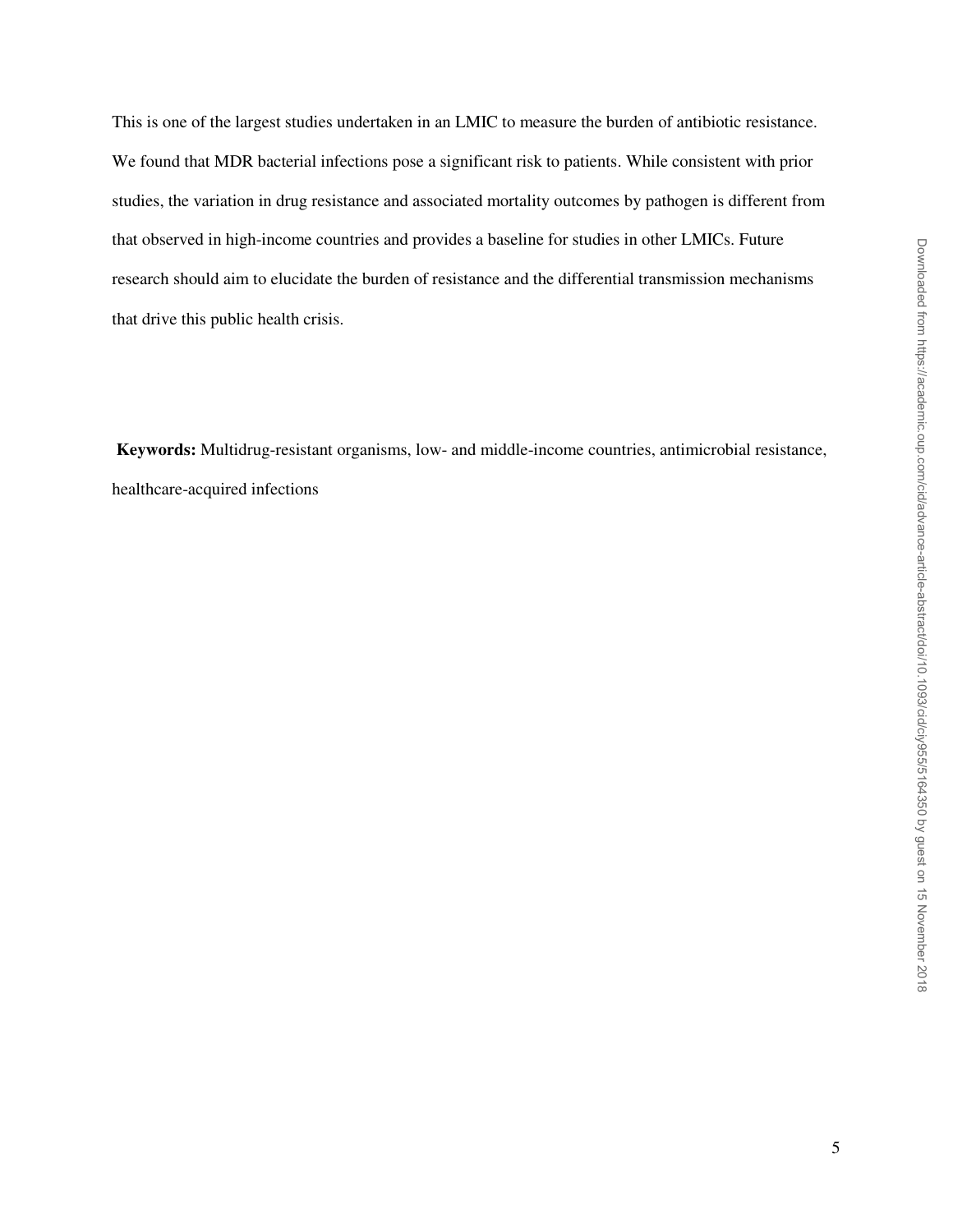Antibiotic resistant infections, particularly those caused by multidrug-resistant organisms (MDROs), pose a major threat to global public health. Critically ill patients with prior antimicrobial exposure [1,2] or comorbidities [2] are particularly vulnerable to infection with MDROs, which can increase mortality, hospitalization costs, and length of stay  $[3–5]$ . Though antibiotic resistance negatively impacts patients globally [6], analysis of the burden of resistance has been understudied in low- and middle-income countries (LMICs) [4,7–9], even though rising incomes, lower drug costs, and unregulated sales have led to increasing antibiotic use and higher rates of resistance [10–12].

While MDROs are a significant global concern, they pose an increased risk in LMICs where a large proportion of healthcare facilities have inadequate hospital environmental conditions and insufficient availability of standard infection prevention and control items [13,14]. Improved awareness of the burden of antibiotic resistance can help lower resistance-related morbidity and mortality and is necessary for developing and marshalling support for interventions. However, surveillance in most LMICs is fragmented at best. Where rates of resistance have been estimated, they are often substantially higher than in high-income countries (HICs) [4,15], and studies of the burden of resistance have also shown relatively higher rates of resistance-related mortality [8,9,15]. To date, most studies of the burden of resistance in LMICs have been limited to single-center studies of modest sample size [4,8] and restricted to intensive care units (ICU), preventing generalizability to the larger patient population.

India is one of the largest LMICs and the largest consumer of antibiotics [12]. Widespread use of broadspectrum agents has driven the spread of MDROs in both community and hospital settings [8,9,12,13,15]. Despite rapid increases in resistance, and widespread acknowledgement of the issue, the mortality burden of antibiotic resistance remains largely understudied in India. We use multi-institutional hospital data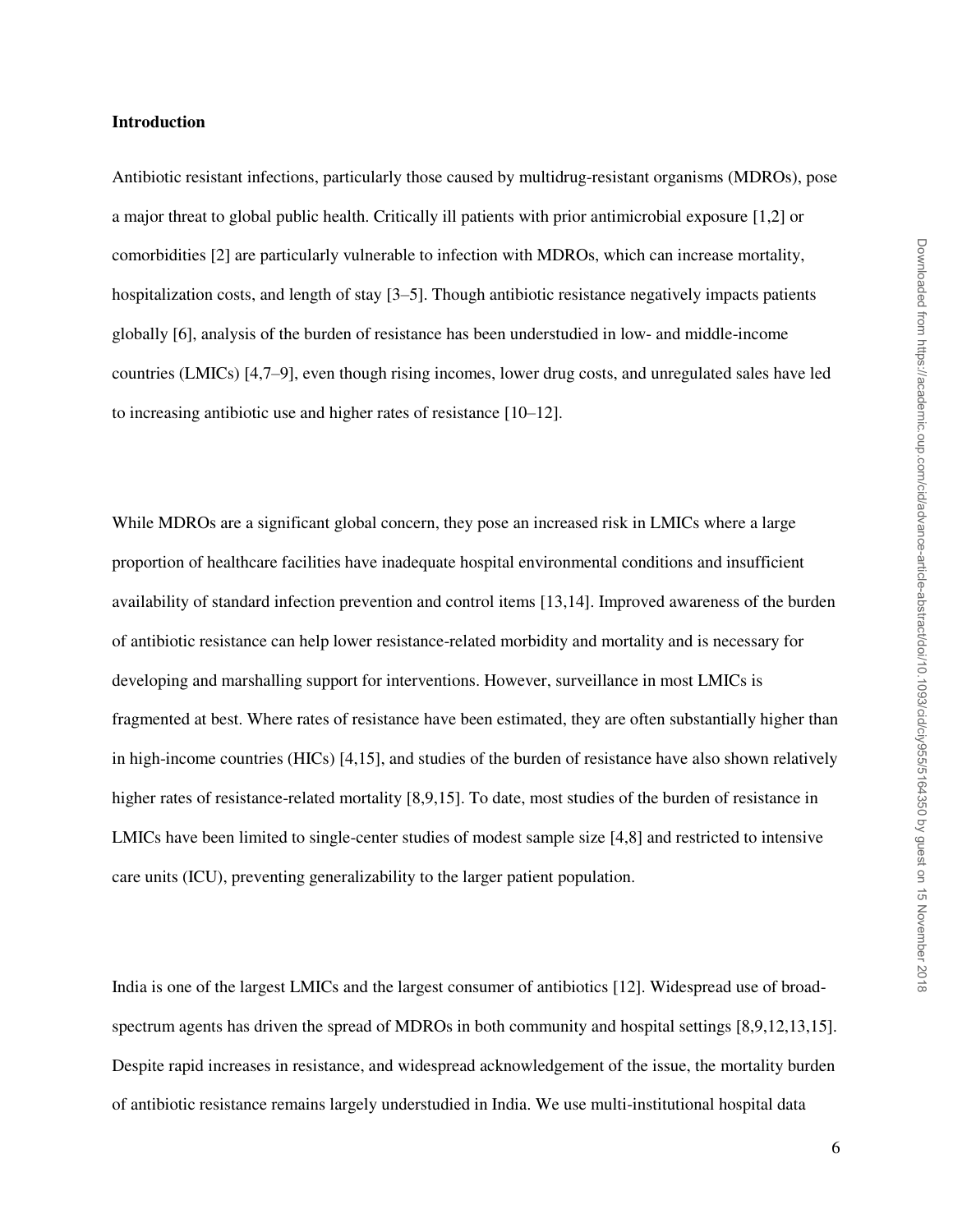from a large Indian hospital system to examine factors associated with mortality among patients tested for MDROs prioritized by the World Health Organization (WHO). The resulting data on the mortality burden of antibiotic resistance can aid in the development of policy efforts to prioritize antibiotic resistance as a public health threat in LMICs, as well as provide a baseline for future efforts to quantify the burden of resistance across LMICs.

### **Methods**

## **Study design and data collection**

We conducted a retrospective, multi-institutional observational study across India using data from Fortis Healthcare Limited, an integrated healthcare service provider. Antimicrobial susceptibility testing (AST) results from January 2015 to December 2015 were collected from ten tertiary and quaternary referral hospital's microbiology databases. The hospitals ranged in size from 120 to 350 beds and were geographically dispersed. Five were in Northern India (four in New Delhi district and one in Jaipur, Rajasthan), two in Western India (Mumbai, Maharashtra), two in Southern India (Bengaluru, Karnataka), and one in Eastern India (Kolkata, West Bengal). All hospitals were equipped with their own microbiology laboratories. Seven hospitals used the VITEK 2 system (bioMérieux, Marcy l'Etoile, France) to conduct organism identification and AST; three hospitals used biochemical tests for organism identification and Kirby-Bauer disk diffusion method for AST. All hospitals categorized AST results based on Clinical and Laboratory Standards Institute (CLSI) criteria at the time of testing, except for colistin resistance to Enterobacteriaceae, in which results obtained from VITEK 2 (agar dilution as reference method) were interpreted based on the European Committee on Antimicrobial Susceptibility Testing (EUCAST) guidelines.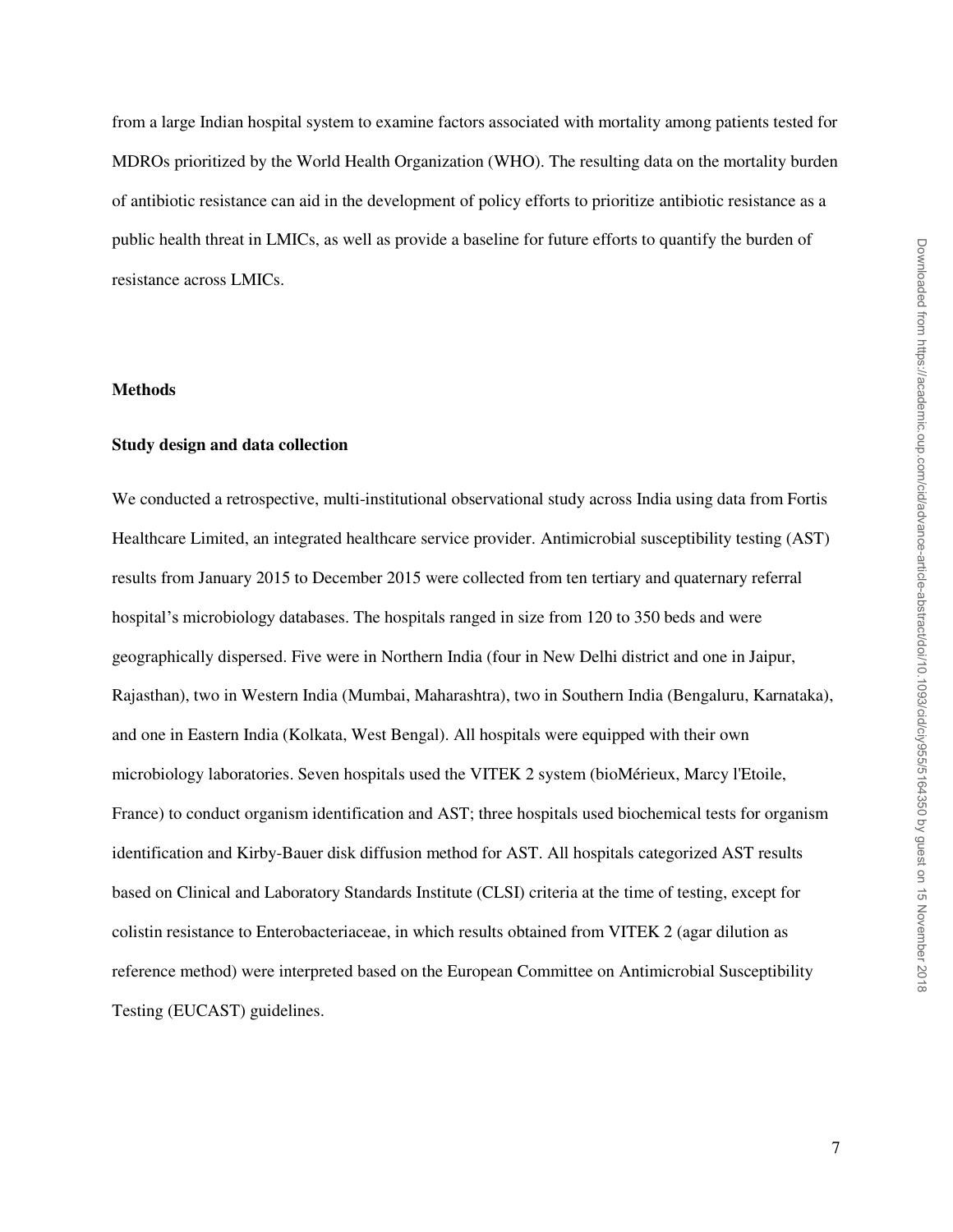Data obtained were patient-level AST results and mortality outcomes from hospital inpatient encounters. Mortality data were restricted to in-hospital mortality for the specific encounter. Patients with multiple isolates of a single organism from multiple specimen sources, we included only one, giving preferential inclusion to isolates from blood or cerebrospinal fluid (CSF), followed by isolates from the lower respiratory system, wounds, urine, and any other source (e.g., eye, gastrointestinal, genitourinary, upper respiratory, sterile fluid [non-CSF], stool, and tissue/biopsy). Additional demographic and clinical data included mortality outcome, age and sex, specimen source, location in the hospital (i.e., non-ICU vs. ICU), and place of infection acquisition (i.e., community vs. hospital). Isolates were considered community-acquired infection if they were collected within two days of admission, otherwise they were categorized as hospital-acquired infections.

#### **ESKAPE Pathogens**

We examined resistance patterns for the common drugs used to treat the ESKAPE pathogens (*Enterococcus* spp., *Staphylococcus aureus*, *Klebsiella pneumoniae*, *Acinetobacter baumannii*, *Pseudomonas aeruginosa*, and *Enterobacter* spp.), listed as priority antibiotic-resistant pathogens by the WHO [16] (Supplementary Table 1). We also examined resistance patterns for *Escherichia coli* due to its ubiquity. Pathogens were classified as MDR or extensively drug resistant (XDR) based on drug-pathogen combinations proposed by the European Centre for Disease Prevention and Control and the U.S. Centers for Disease Control and Prevention (Supplementary Table 1 and 2) [17]. Methicillin-resistant *S. aureus* (MRSA) isolates were considered MDR due to the production of beta-lactamase enzymes, which typically confer resistance to beta-lactam antibiotics including cephalosporins, carbapenems and fluoroquinolones. We further classified MRSA isolates resistant to aminoglycosides, linezolid, tigecycline, or vancomycin as XDR. *Enterococcus* spp. were considered MDR if they were non-susceptible to vancomycin or teicoplanin. For Gram-negative organisms, only isolates tested against at least one agent in three or more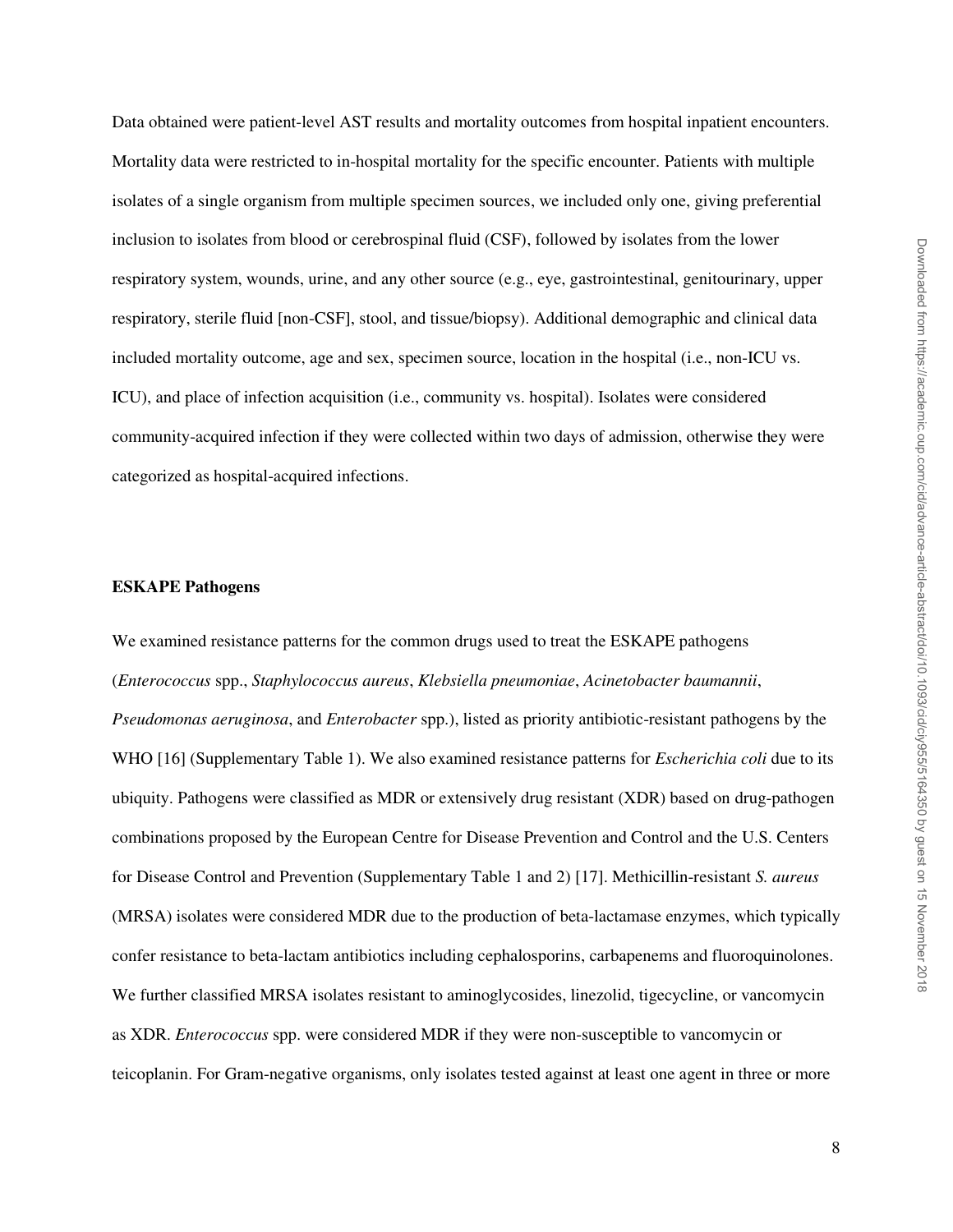antimicrobial classes were included in analyses. *E. coli* and *K. pneumoniae* were categorized by the following MDR categories: (1) non-susceptibility to three or more antimicrobial classes, (2) nonsusceptibility to beta lactam/beta-lactamase inhibitors, and (3) non-susceptibility to all five antimicrobial classes, which we defined as XDR. Finally, for *P. aeruginosa* and *A. baumannii*, we defined MDR as non-susceptibility to three or more antimicrobial classes and XDR as non-susceptibility to all five antimicrobial classes.

### **Statistical analysis**

To evaluate patient mortality in relation to MDR, we conducted multivariate logit regression analyses adjusting for age, sex, hospital location, and specimen source. For overall analyses, patients with multiple organisms were collapsed to a single row and the highest resistance level was used. Sub-analyses were conducted for each pathogen as well as groups of pathogens (i.e., Gram-negative and Gram-positive) and restricted based on the clinical significance of specific specimen sources and the availability of mortality data. *Enterococcus* infections were restricted to bloodstream, CSF, and urinary infections based upon previous studies demonstrating significant clinical outcomes among patients with bacteriuria of *Enterococcus* spp. [18]. Because the two most common *Enterococcus* spp., *Enterococcus faecalis* and *Enterococcus faecium*, can have distinct antimicrobial susceptibility profiles, we analyzed each species separately. Regression models were clustered at the hospital level to account for differences between hospitals in management and treatment of infections. All analyses were performed using Stata 14 (StataCorp, College Station, TX).

### **Results**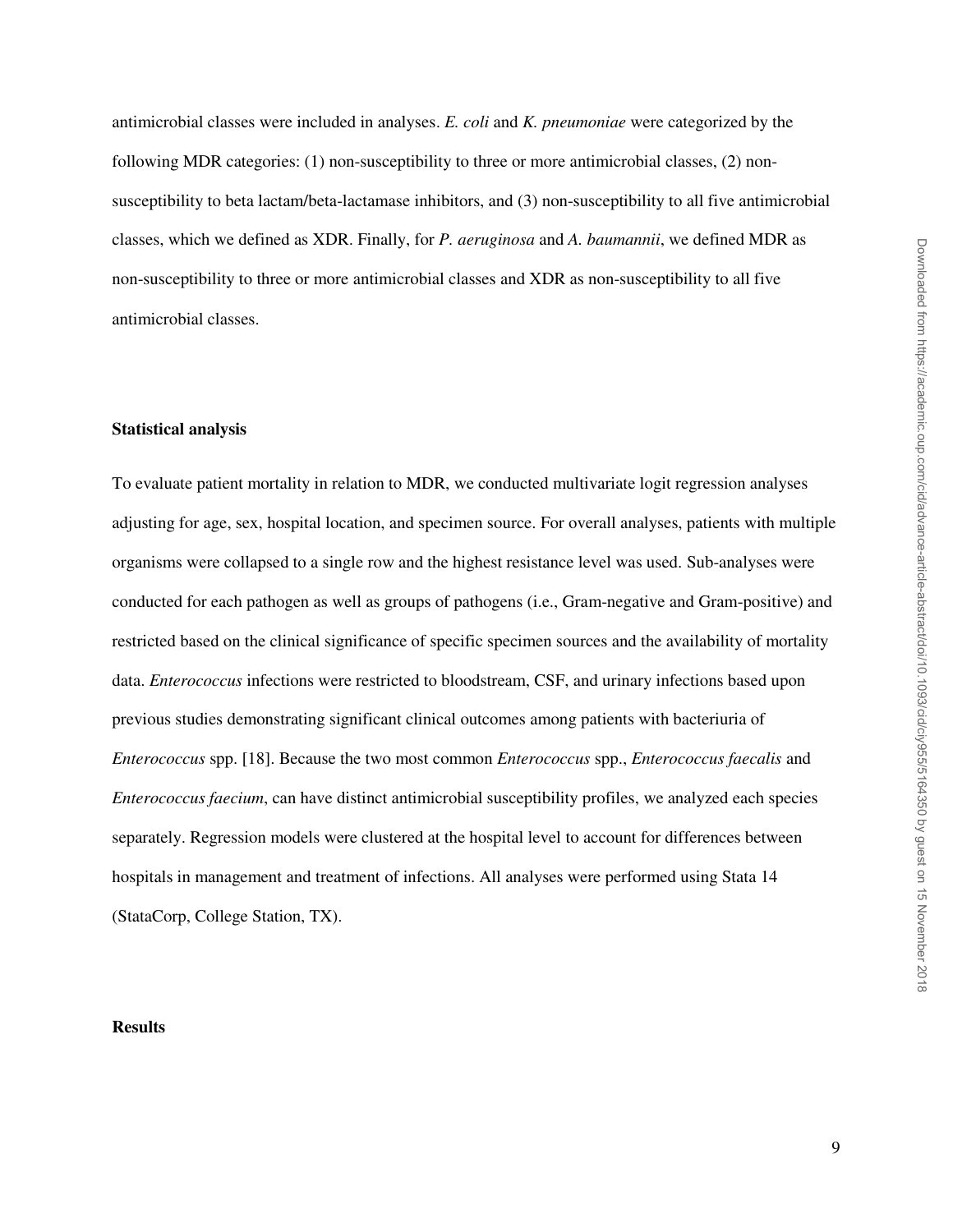A total of 19,811 antimicrobial susceptibility test results from 13,086 patients were obtained from ten hospitals between January and December 2015. Of these, 5,103 records met all inclusion criteria (Figure 1). The overall mortality rate was  $13.1\%$  (n = 581) (Table 1); however, mortality was higher in patients infected with *A. baumannii* (29.0%), and lower in patients infected with *E. coli* (8.8%) and *Staphylococcus aureus* (11.0%) (Supplementary Table 2).

Patients that died were older and more likely to have their isolate obtained in the ICU (Table 1). They were also more likely to have a *K. pneumoniae* or *A. baumannii* infection compared to discharged patients. Overall, mortality among patients with MDR infections were highest among those caused by Gram-negative bacteria (17.7%) as opposed to those caused by Gram-positive bacteria (10.8%), particularly in the ICU where 26.9% of patients with Gram-negative MDR infections died compared to 16.0% of patients with Gram-positive MDR infections.

Controlling for age, sex, site of infection, and the number of coinfections, we found increased odds of mortality among patients with MDR infections (odds ratio [OR] = 1.57; 95% confidence interval [CI]: 1.14-2.16) and XDR infections (OR = 2.65; 95% CI: 1.81-3.88) (Table 2). Restricting the analysis to non-ICU inpatients only, patients with MDR infections had significantly higher odds of mortality ( $OR = 1.74$ ; 95% CI: 1.06-2.87) as did patients with XDR infections (OR = 2.87; 95% CI: 1.80-4.57). Similarly, ICU patients had a higher likelihood of mortality if they had an XDR infection (OR = 2.07; 95% CI: 1.24- 3.26). However, we found these associations were largely driven by patients with Gram-negative MDR infections, where the odds of mortality for XDR infections was 3.15 (95% CI: 2.01-4.94) in the non-ICU and 2.01 (95% CI: 1.12-3.59) in the ICU (Supplementary Table 3). In contrast, XDR Gram-positive infections were only significantly associated with mortality among non-ICU inpatients ( $OR = 2.93$ ;  $95\%$ )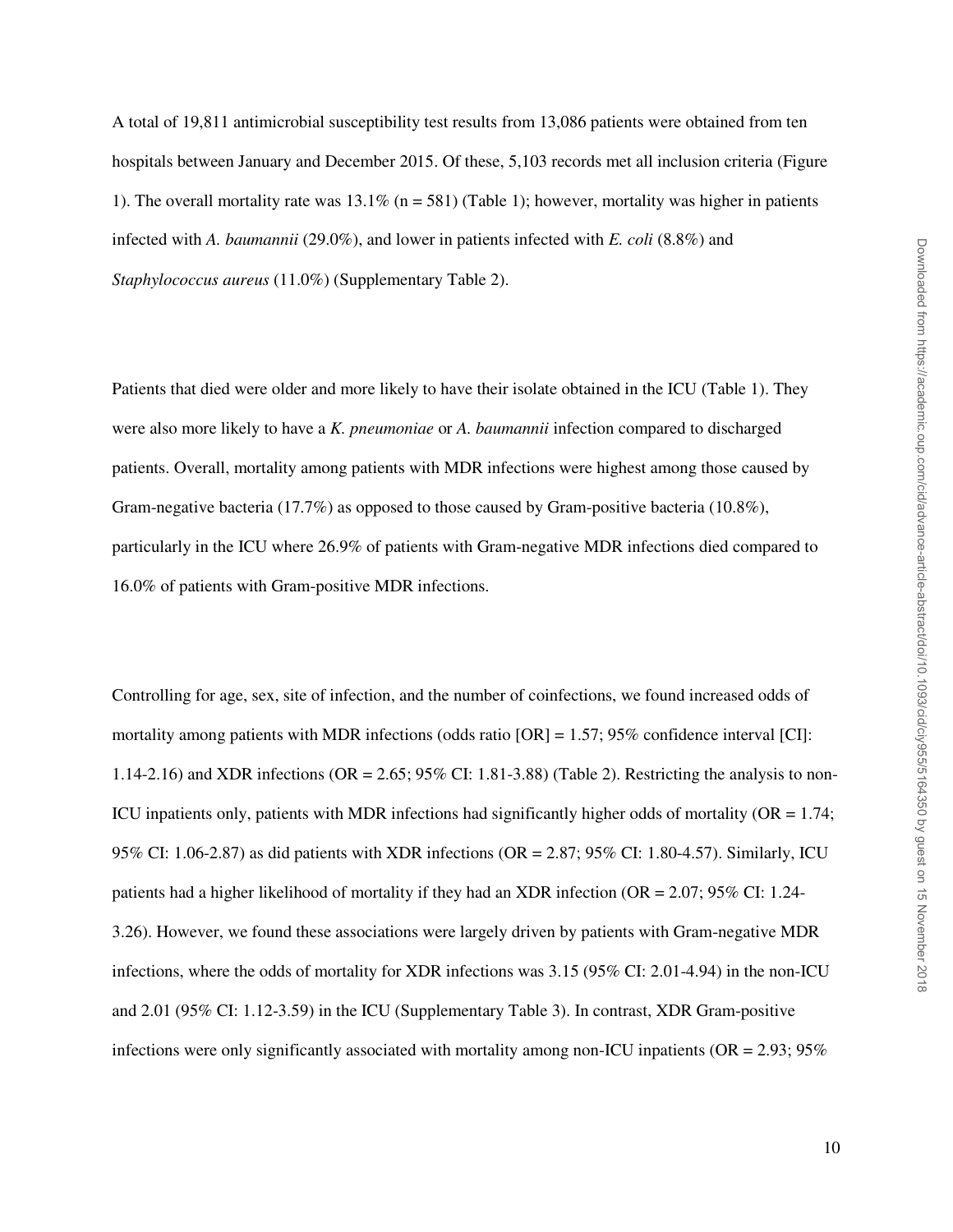CI: 1.03-8.37). Infection onset location (community vs. hospital) was not significant for any organism (data not shown).

# **Gram-negative infections:** *Escherichia coli***,** *Klebsiella pneumoniae, Pseudomonas aeruginosa,* **and** *Acinetobacter baumannii*

 Patients with *E. coli* infections resistant to multiple drug classes including beta-lactam/betalactamase inhibitors had higher odds of mortality after controlling for other factors, though for *K. pneumoniae,* only XDR infections were significantly associated with higher mortality (Table 3). Compared to non-MDR *E. coli*, the odds of mortality were 2.63 (95% CI: 1.29-5.35) times higher for MDR *E. coli*, 2.23 (95% CI:1.65-3.01) times higher for beta-lactam/beta-lactamase inhibitor resistant *E. coli*, and 2.34 (95% CI: 1.40-3.90) times higher for extensively-drug resistant *E. coli*. Compared to non-MDR *K. pneumoniae,* the odds of mortality were 2.29 (95% CI: 1.45-3.62) times higher for extensivelydrug resistant *K. pneumoniae.* Among patients tested for colistin-resistance, 9 (0.8%) *E. coli* cases and 38 (4.6%) *K. pneumoniae* cases were non-susceptible, with 2 and 10 deaths reported among them, respectively.

Among patients with *P. aeruginosa* infections, mortality was not significantly associated with MDR infections (OR = 1.15; 95% CI: 0.65-2.04) or XDR infections (OR = 1.76; 95% CI: 0.84-3.72). However, among patients with *A. baumannii* infections, MDR was associated with 2.81 (95% CI: 1.50- 5.27) times higher odds of mortality than similar susceptible infections (Table 3). Notably, patients with *A. baumannii* infections also had higher likelihoods of dying if they were located in the ICU (OR = 1.66; 95% CI: 1.28-2.16). *A. baumannii* and *P. aeruginosa* infections of the lower-respiratory system were also strongly associated with a greater likelihood of mortality.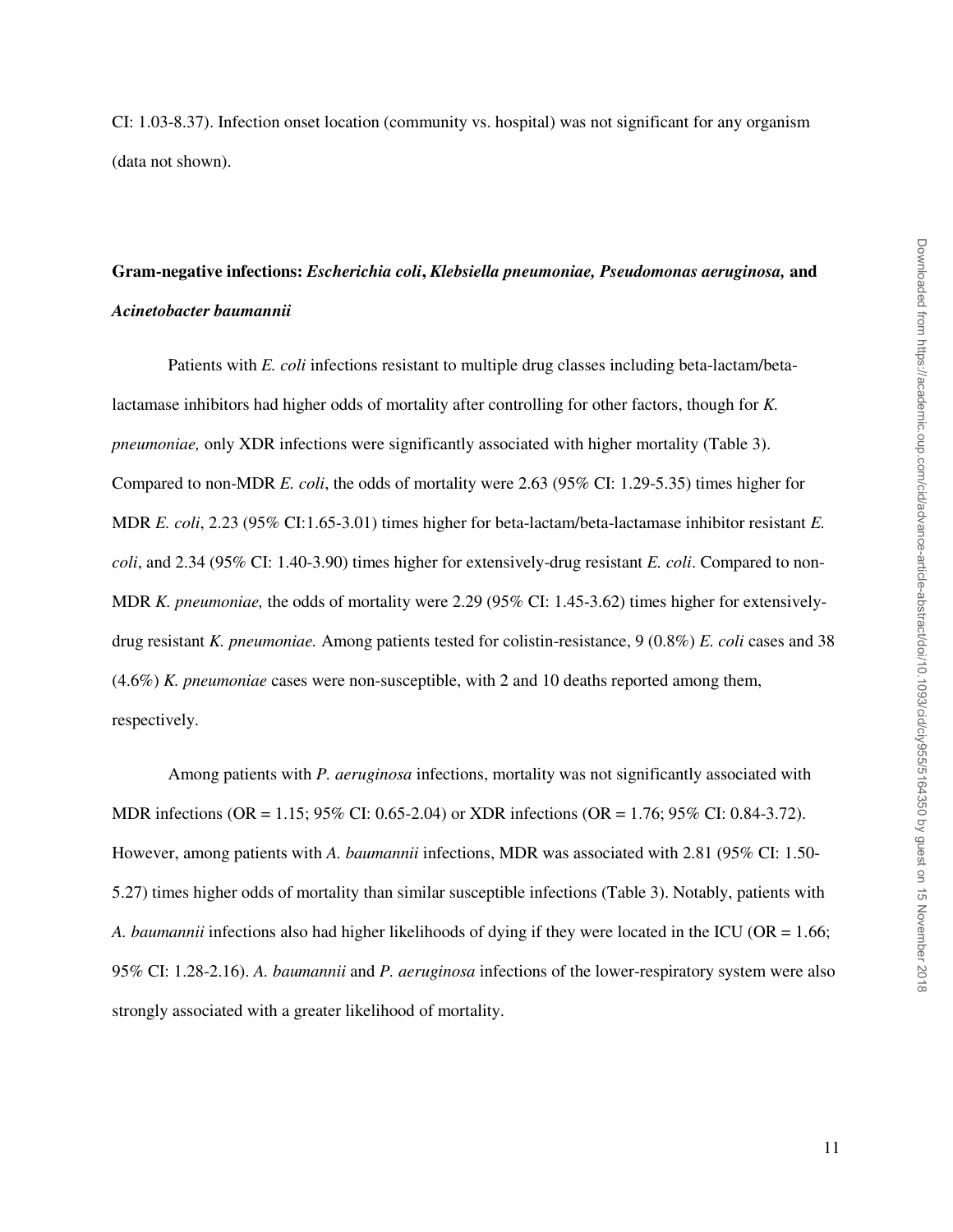### **Gram-positive infections:** *Staphylococcus aureus* **and** *Enterococcus* **spp.**

 Infections with more than one pathogen (i.e., coinfections) comprised a small proportion of all gram-positive infections and were not found to be significantly associated with either *S. aureus* or *Enterococcus* spp. infections. Therefore, we restricted results of all patients with Gram-positive infections to those without coinfections. Controlling for higher mortality associated with *S. aureus* bacteremia or CSF infections, no significant difference in mortality was observed between patients with MRSA infections compared to those with methicillin-susceptible *S. aureus* (MSSA) infections (Table 4). However, patients with MRSA-infections that were also non-susceptible to aminoglycosides had a greater likelihood of mortality compared to MSSA-infected patients (OR = 2.75; 95% CI: 1.16-6.52). Among patients who acquired MRSA-infections with additional resistance to linezolid ( $n = 1$ ) or reduced susceptibility (i.e., intermediate resistance) to vancomycin  $(n = 1)$  or teicoplanin  $(n = 1)$ , all survived.

 Glycopeptide resistance in *Enterococcus* spp. was not associated with increased likelihood of mortality, regardless of species, after controlling for patient demographics (Table 4). Non-susceptibility to linezolid was detected in two (4.8%) patients with a glycopeptide resistant *Enterococcus* infection, one of whom died.

## **DISCUSSION**

As rates of antibiotic use in LMICs converge with those of HICs [12], there has been increasing acknowledgment of and concern over the problem of antibiotic resistance in LMICs. However, current knowledge of the burden of antibiotic resistance in LMICs, particularly related to MDR infections, is severely lacking. In this study, we used multi-institutional antimicrobial susceptibility data to assess the burden of MDR among the WHO's priority list of AMR bacteria on patient mortality in India. While India is the largest global antibiotic consumer, on a per-capita basis it has antibiotic consumption levels similar to other LMICs [12].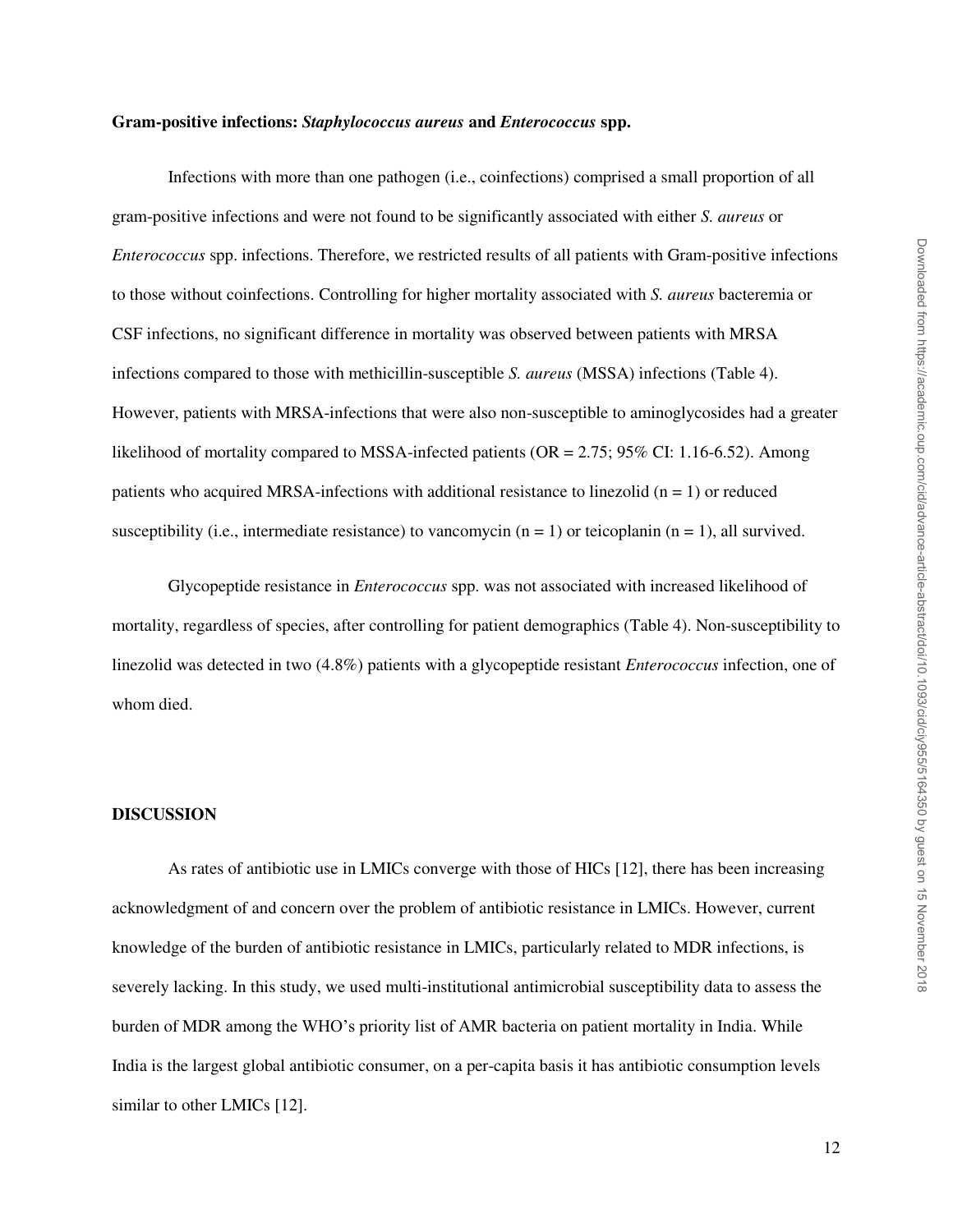Our results indicate that patients who acquire MDR bacterial infections, as opposed to similar drug susceptible infections, have greater odds of mortality. Interestingly, we observed higher odds of mortality among patients with MDR and XDR infections whose isolate was obtained outside the ICU. These results may be due to differences in severity of illness which we were unable to control for. Additionally, we only examined the first isolate from an individual, and thus the future course of hospitalization (which may have included the ICU) was not taken into account.

Given the high rates of hospital infections caused by multidrug-resistant Gram-negative organisms in LMICs [19,20], we examined their relative mortality impact compared to Gram-positive infections. We found that Gram-negative MDRO infections were associated with higher mortality rates, especially among patients in the ICU. However, the high odds of mortality associated with Gram-negative XDR infections among all patients suggests that more rapid identification of Gram-negative infections in both ICU and non-ICU patients, particularly those with bacteremia or lower-respiratory infections, may help reduce the clinical burden of MDR and improve mortality outcomes overall.

In India, infections with MDR and XDR Gram-negative bacteria are frequent [8,13,21,22] and pose a significant challenge to clinicians due to severely limited therapeutic options. Once a pillar for empiric antibiotic therapy, third-generation cephalosporins are largely ineffective against infections of ESBL-producing *Enterobacteriaceae* [13], and rates of carbapenem-resistance are as high as 57% in some Indian healthcare settings [21]. High rates of resistance are strongly related to patient outcomes as indicated by our study; patients infected with MDR *E. coli,* XDR *K. pneumoniae*, and MDR *A. baumannii*  were two to three times more likely to die than patients with non-MDR infections. These associated clinical outcomes appear consistent with existing research in smaller studies showing MDR and XDR to be predictors of worse clinical outcomes, particularly among patients with XDR *K. pneumoniae* bacteremia, which in LMICs have been attributed to mortality rates up to 32-50% [4,9].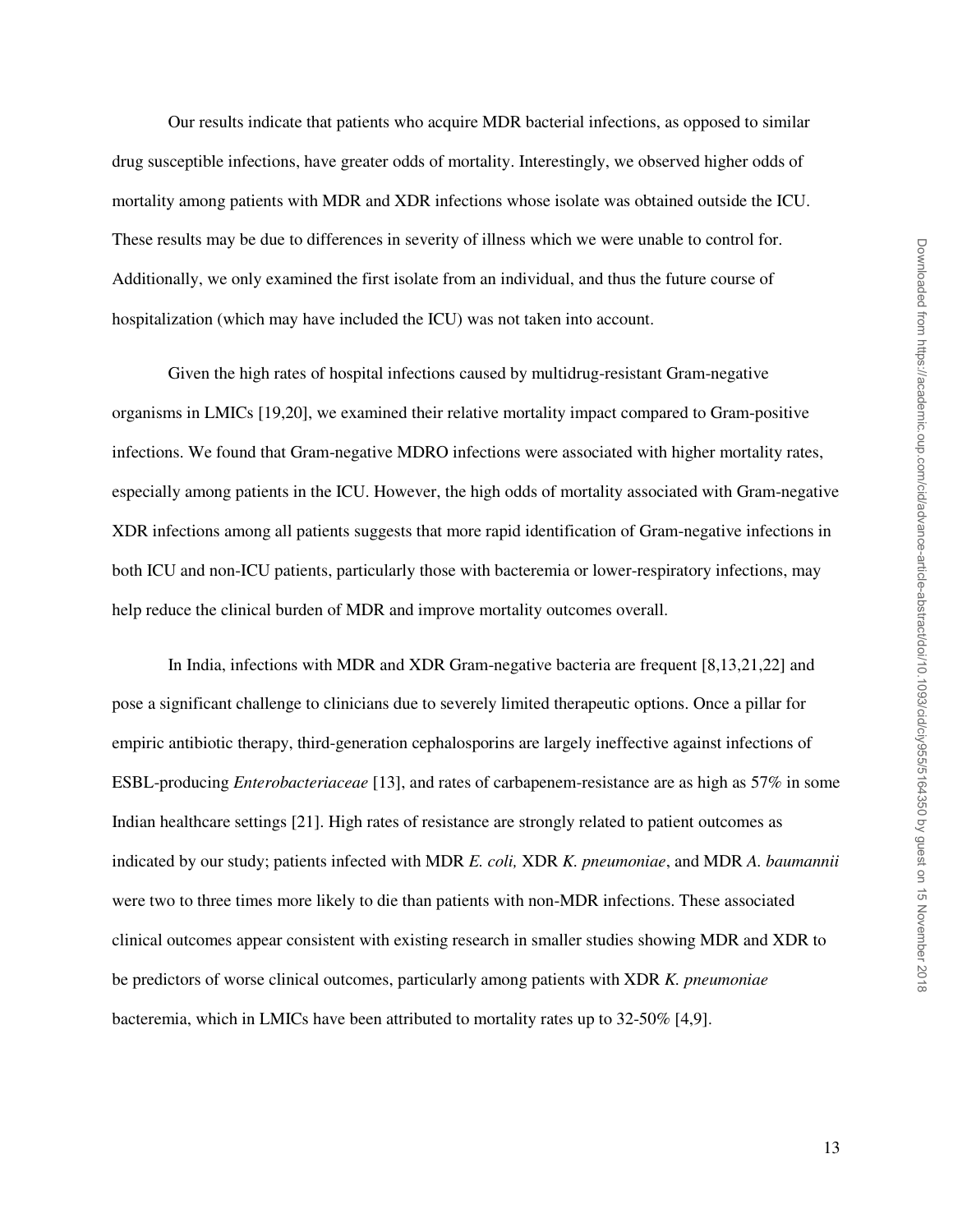Our findings also highlight the clinical importance of MDR and XDR strains of *A. baumannii* infections. Increased odds of mortality associated with MDR *A. baumannii* infections were consistent with previous studies linking carbapenem resistance to higher mortality rates and longer hospitalizations [3]. Able to survive in the hospital environment for extended periods of time [25], *A. baumannii* and *P. aeruginosa* are commonly implicated in device-associated infections. In particular, *A. baumannii* has a remarkable propensity for acquiring genetic material from other organisms, allowing it to develop extensive resistance over the last few decades [25].

For *S. aureus* infections, we found a significant difference in mortality between MRSA infections with additional resistance to aminoglycosides and MSSA infections. These findings support existing evidence that MRSA infections are more likely to be resistant to other antibiotics than MSSA infections [26,27], and suggest that MDR may, in part, be driving higher inpatient mortality rates among *S. aureus* infections, as demonstrated in previous studies [28].

Since the late 1970s, *Enterococcus* spp. have been recognized as a leading cause of healthcareassociated urinary and blood stream infections [29]. However, contrary to findings from a 2016 systematic review [30], which reported increased unadjusted mortality risk associated with vancomycin resistant enterococci infections, our study found no significant impact of glycopeptide resistance in *Enterococcus* infections. This result held true after restricting the analysis to blood cultures only (data not shown), which may be explained by the relatively few deaths associated with *Enterococcus* spp. in our study (35 or 12.1%) as well as the limited number of isolates of clinical significance.

There are several limitations to the study. The lack of complete clinical data precluded us from capturing potentially important variables, including severity of illness, comorbid conditions and time to effective therapy, all of which are associated with mortality among MDR infected patients [23,31]. However, previous studies controlling for comorbidity and severity of illness have shown independent associations between increased mortality and inappropriate antimicrobial therapy for infections most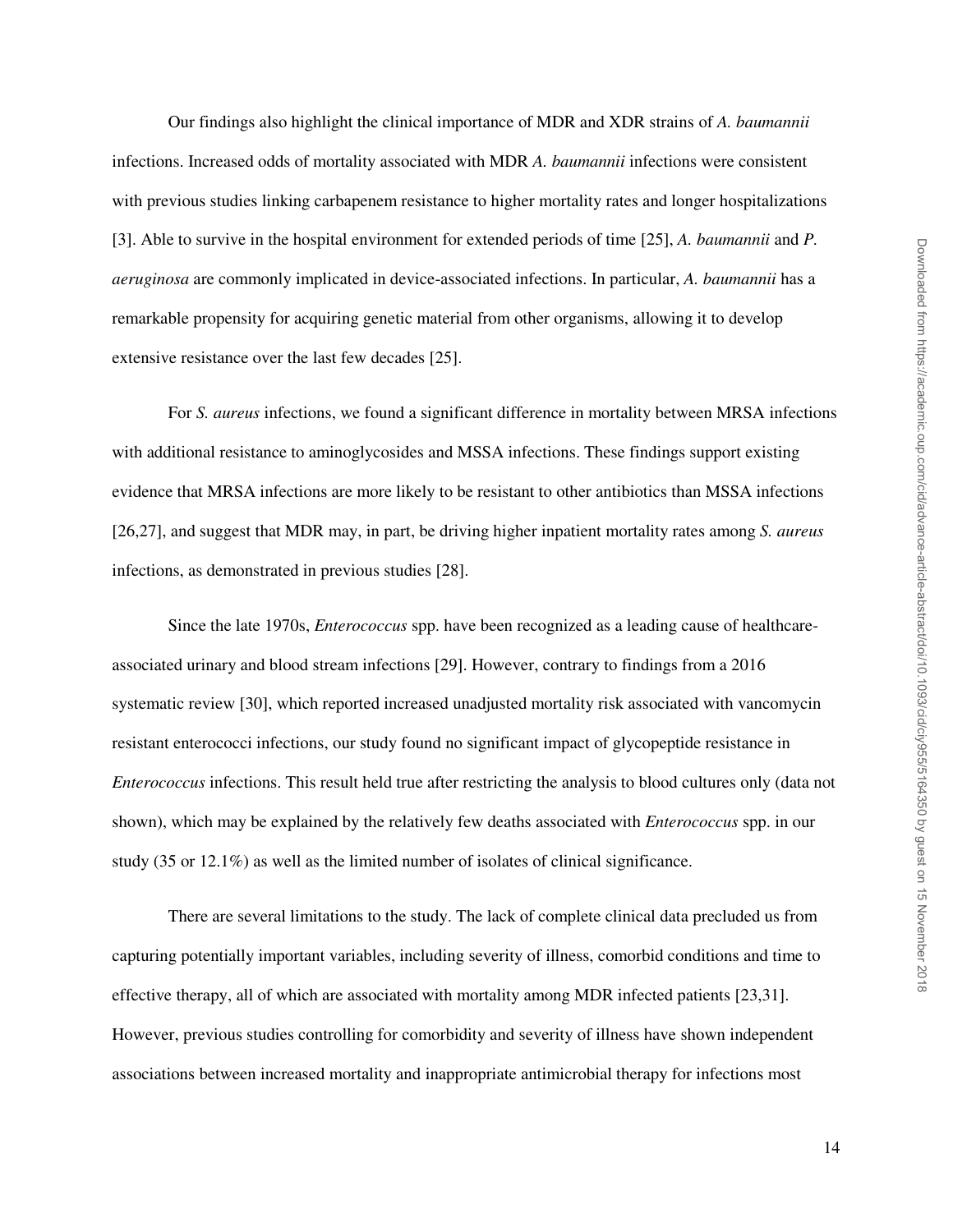commonly caused by MDROs [31,32]. In addition, though we classified infections as hospital- or community-associated based on time of isolate collection, we lacked more detailed information on timing of collection as well as information on prior hospitalization which prevented us from a more accurate classification of infection acquisition location. This may explain why we found no difference in mortality related to community vs. hospital onset, even though prior studies have shown varied rates of resistance and attributable mortality rates based on infection onset location [9]. Alternatively, the high rates of MDRO in the community [8,9] may mean that there is little difference between the pathogens transmitted in the hospital and the community. Further study is needed to understand the burden of high-community rates of MDROs in resource-limited settings. Finally, while our study is based on multi-institutional data across India, our findings were not able to capture the heterogeneity of India's healthcare landscape and may not be generalizable to specific communities or clinical settings.

 While data were observational, preventing establishment of causality, our results provide strong quantification of the association between mortality and multidrug resistant patterns in a representative LMIC, and highlight the significant threat MDR and XDR pathogens pose to human health in developing countries. The high mortality odds underscore the urgent need to improve understanding of the burden of mortality and morbidity attributable to MDR and XDR Gram-negative pathogens in LMICs. In fact, our results are likely an underestimate of the overall burden of MDR infections as we only examined mortality, but resistant infections are also associated with increases in morbidity and hospital costs [5]. Future research should prospectively enroll patients with MDR pathogens and adequate controls to improve understanding of the burden of resistance and to provide greater insight into attributable risks of morbidity and mortality.

Research aimed at understanding the genetic and biochemical mechanisms of antimicrobial resistance in XDR Gram-negative pathogens is critically needed as available therapeutic options, including those in the pipeline, are ineffective against existing molecular mechanisms such as New Delhi metallobeta-lactamase, which are highly prevalent among XDR Gram-negative pathogens. Furthermore,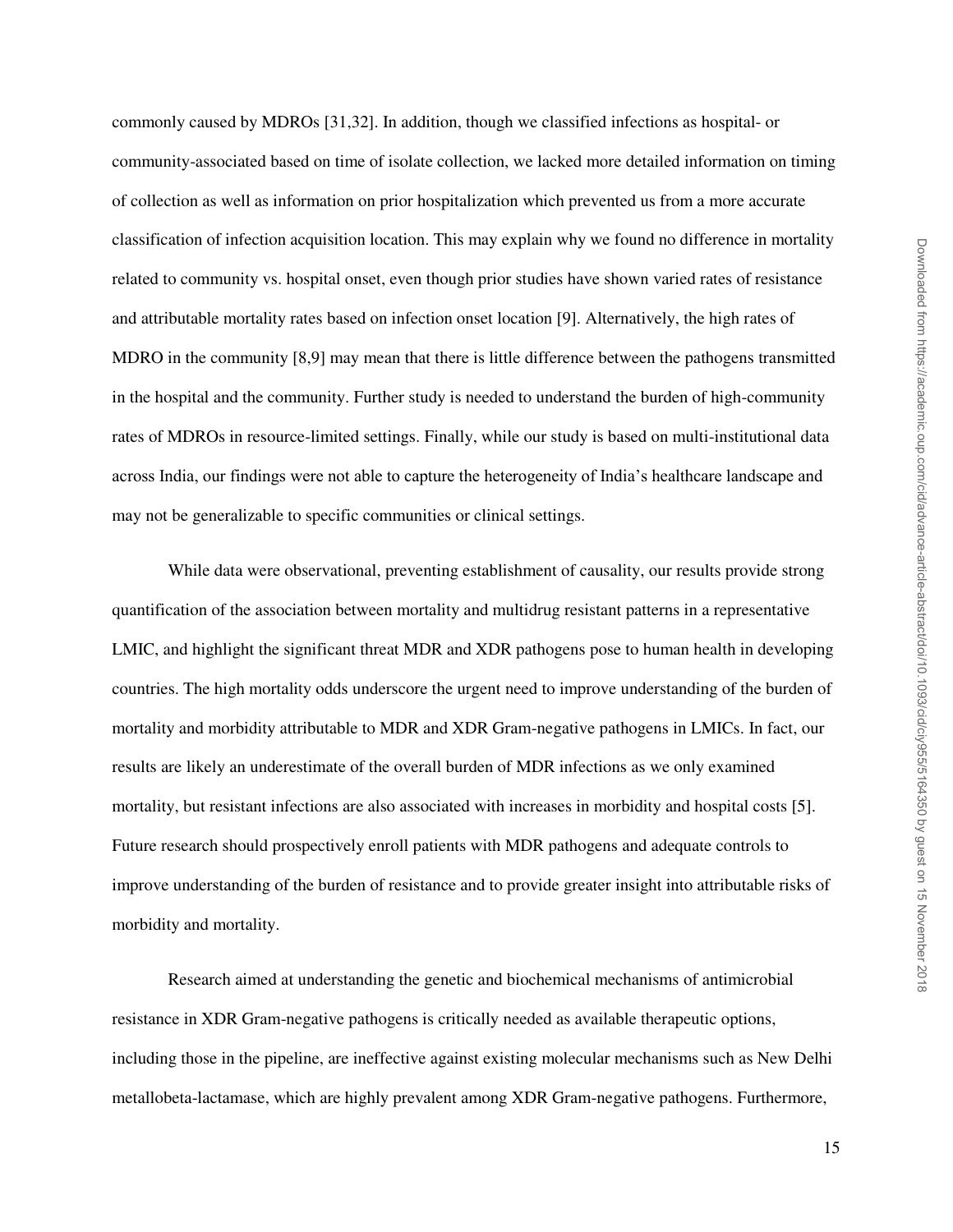increased surveillance is necessary to understand the extent of resistance in the community and the hospital, and to better quantify the impact that community transmission has on hospital infection patterns. As resistance can spread worldwide rapidly, investment by both LMICs and HICs into these research areas should be of utmost priority to combat the emergence and spread of MDR pathogens and conserve the global efficacy of antibiotics.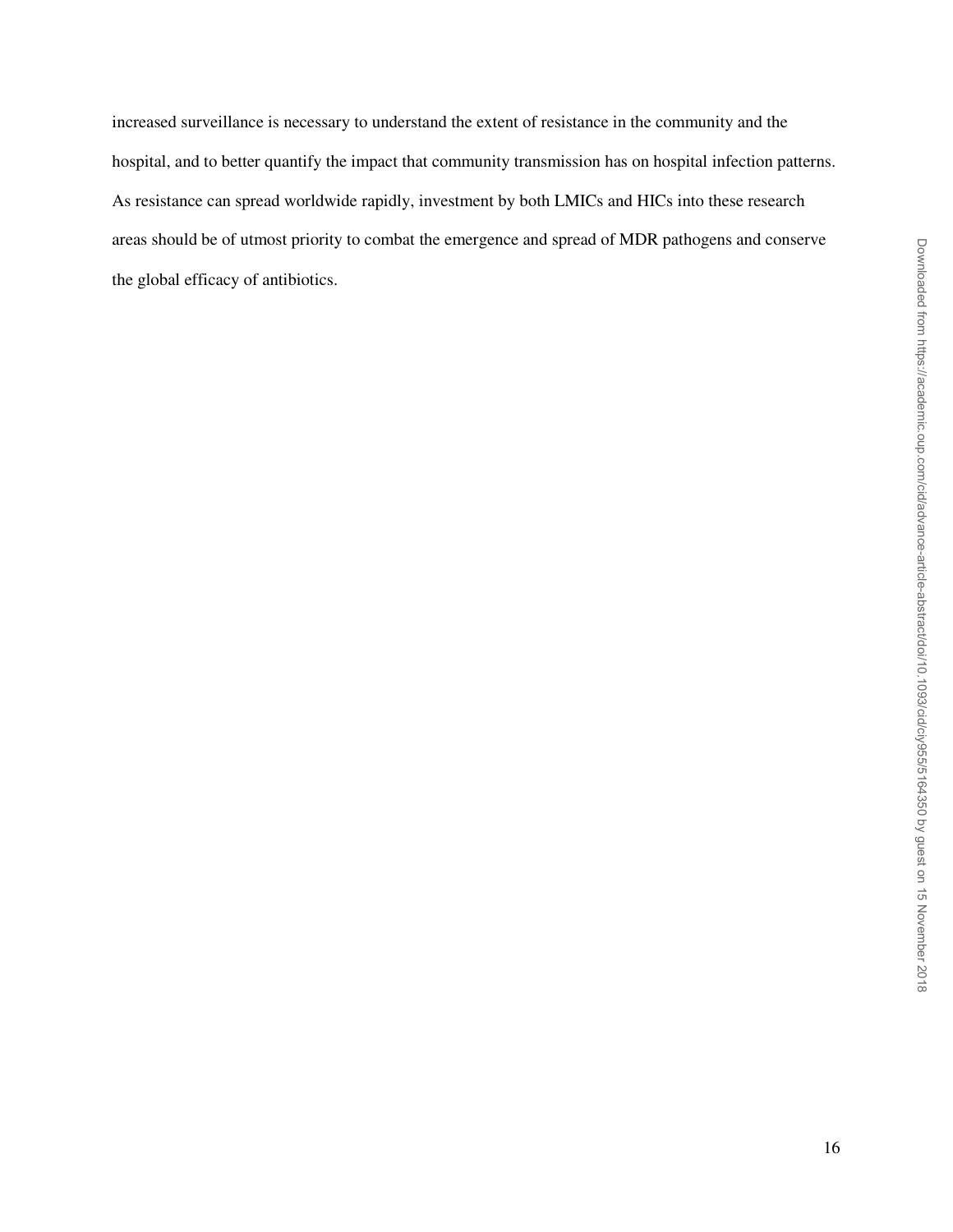## **Disclaimer**

The content is solely the responsibility of the authors and does not necessarily represent the official views of the NIH.

## **Funding**

This work was supported by the Bill & Melinda Gates Foundation to The Global Antimicrobial Resistance Repository [OPP1112355 to E.Y.K., S.G., and K.K.T.] and the Global Antibiotic Resistance Partnership [OPP1135911 to E.Y.K., S.G., and K.K.T.] at the Center for Disease Dynamics, Economics & Policy. R.L. was supported by Centers for Disease Control [16IPA1609427] at Princeton University. MLR was supported by the National Institute for Allergy and Infectious Diseases (UM1AI104681).

The authors declare no conflict of interest.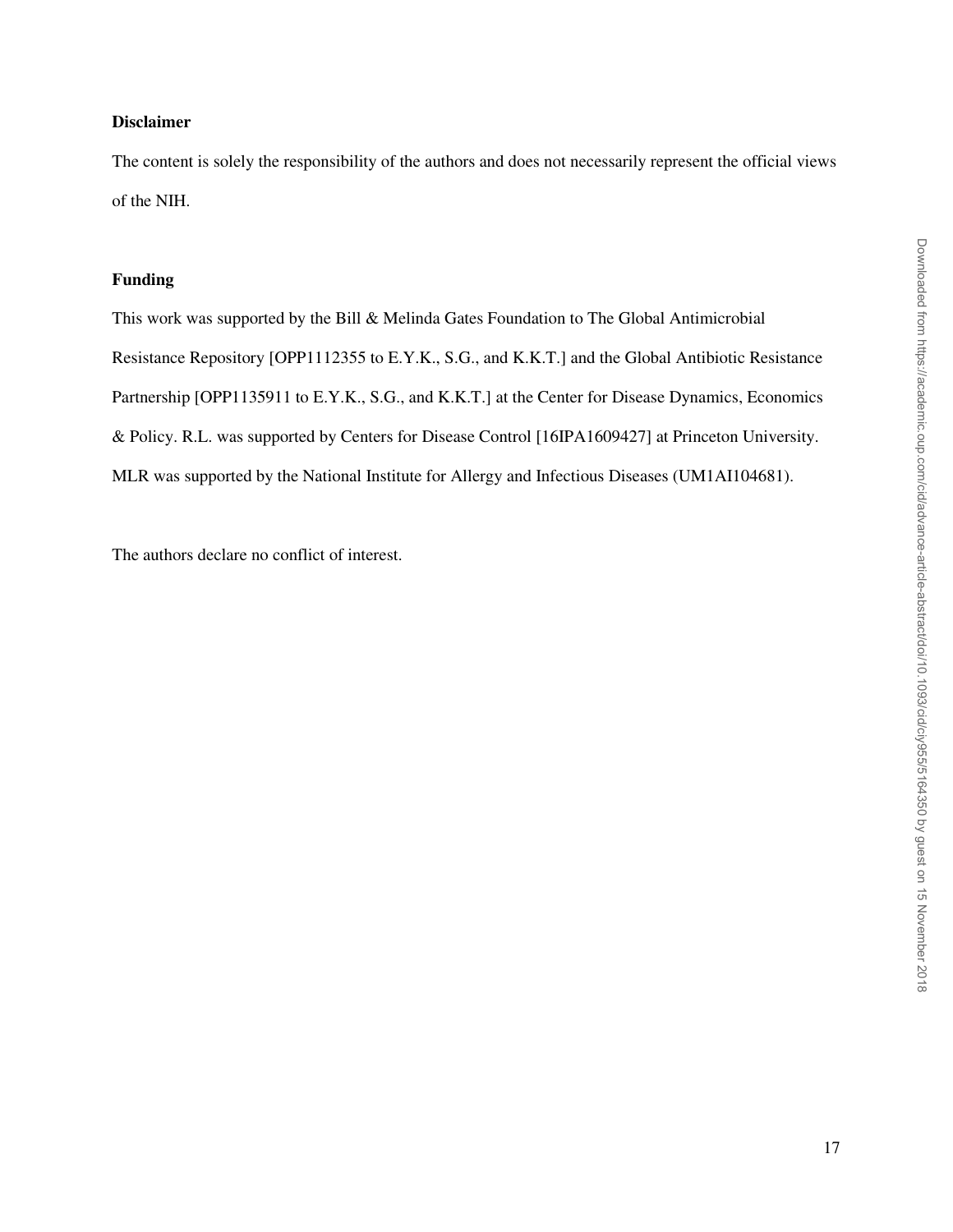### **References**

- 1. Chan M-C, Chiu S-K, Hsueh P-R, Wang N-C, Wang C-C, Fang C-T. Risk Factors for Healthcare-Associated Extensively Drug-Resistant Acinetobacter baumannii Infections: A Case-Control Study. PLOS ONE **2014**; 9:e85973.
- 2. Ben-David D, Kordevani R, Keller N, et al. Outcome of carbapenem resistant Klebsiella pneumoniae bloodstream infections. Clinical Microbiology and Infection **2012**; 18:54–60.
- 3. Sunenshine RH, Wright M-O, Maragakis LL, et al. Multidrug-resistant Acinetobacter Infection Mortality Rate and Length of Hospitalization. Emerg Infect Dis **2007**; 13:97–103.
- 4. Founou RC, Founou LL, Essack SY. Clinical and economic impact of antibiotic resistance in developing countries: A systematic review and meta-analysis. PLOS ONE **2017**; 12:e0189621.
- 5. Cosgrove SE. The relationship between antimicrobial resistance and patient outcomes: mortality, length of hospital stay, and health care costs. Clin Infect Dis **2006**; 42 Suppl 2:S82-89.
- 6. Gulen TA, Guner R, Celikbilek N, Keske S, Tasyaran M. Clinical importance and cost of bacteremia caused by nosocomial multi drug resistant acinetobacter baumannii. Int J Infect Dis **2015**; 38:32–35.
- 7. Giske CG, Monnet DL, Cars O, Carmeli Y. Clinical and economic impact of common multidrugresistant gram-negative bacilli. Antimicrob Agents Chemother **2008**; 52:813–821.
- 8. Mave V, Chandanwale A, Kagal A, et al. High Burden of Antimicrobial Resistance and Mortality Among Adults and Children With Community-Onset Bacterial Infections in India. J Infect Dis **2017**; 215:1312–1320.
- 9. Lim C, Takahashi E, Hongsuwan M, et al. Epidemiology and burden of multidrug-resistant bacterial infection in a developing country. eLife 5. Available at: https://www.ncbi.nlm.nih.gov/pmc/articles/PMC5030096/. Accessed 6 December 2017.
- 10. Laxminarayan R, Matsoso P, Pant S, et al. Access to effective antimicrobials: a worldwide challenge. The Lancet **2016**; 387:168–175.
- 11. McGettigan P, Roderick P, Kadam A, Pollock A. Threats to global antimicrobial resistance control: Centrally approved and unapproved antibiotic formulations sold in India. British Journal of Clinical Pharmacology **2018**; Available at: https://bpspubs.onlinelibrary.wiley.com/doi/abs/10.1111/bcp.13503. Accessed 25 April 2018.
- 12. Klein EY, Boeckel TPV, Martinez EM, et al. Global increase and geographic convergence in antibiotic consumption between 2000 and 2015. PNAS **2018**; :201717295.
- 13. Laxminarayan R, Chaudhury RR. Antibiotic Resistance in India: Drivers and Opportunities for Action. PLOS Medicine **2016**; 13:e1001974.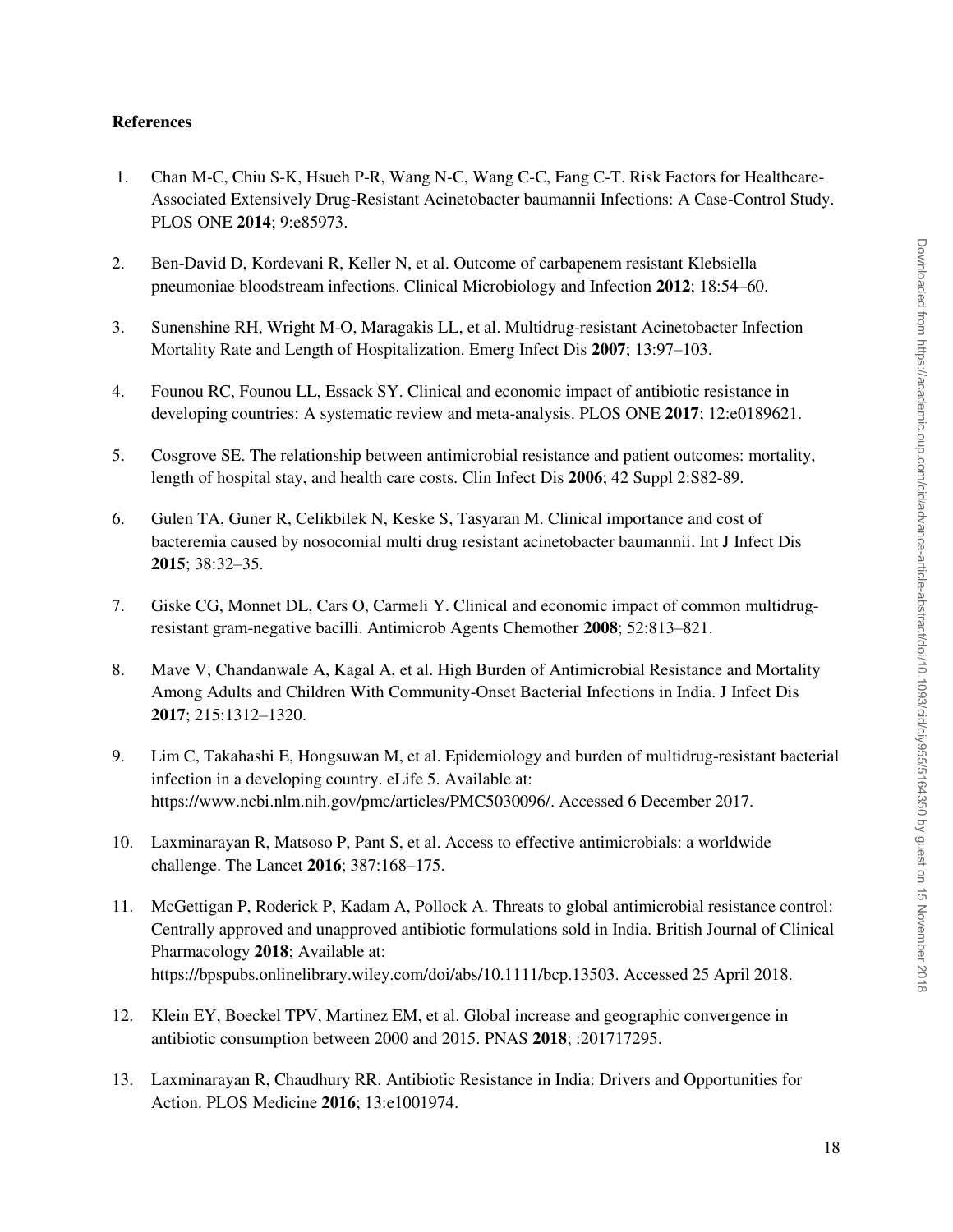- 14. Årdal C, Outterson K, Hoffman SJ, et al. International cooperation to improve access to and sustain effectiveness of antimicrobials. The Lancet **2016**; 387:296–307.
- 15. Teerawattanapong N, Panich P, Kulpokin D, et al. A Systematic Review of the Burden of Multidrug-Resistant Healthcare-Associated Infections Among Intensive Care Unit Patients in Southeast Asia: The Rise of Multidrug-Resistant Acinetobacter baumannii. Infect Control Hosp Epidemiol **2018**; :1–9.
- 16. WHO | Global priority list of antibiotic-resistant bacteria to guide research, discovery, and development of new antibiotics. Available at: http://www.who.int/medicines/publications/globalpriority-list-antibiotic-resistant-bacteria/en/. Accessed 18 April 2018.
- 17. Magiorakos A-P, Srinivasan A, Carey RB, et al. Multidrug-resistant, extensively drug-resistant and pandrug-resistant bacteria: an international expert proposal for interim standard definitions for acquired resistance. Clin Microbiol Infect **2012**; 18:268–281.
- 18. Colodner R, Eliasberg T, Chazan B, Raz R. Clinical significance of bacteriuria with low colony counts of Enterococcus species. Eur J Clin Microbiol Infect Dis **2006**; 25:238–241.
- 19. Investigators of the Delhi Neonatal Infection Study (DeNIS) collaboration. Characterisation and antimicrobial resistance of sepsis pathogens in neonates born in tertiary care centres in Delhi, India: a cohort study. The Lancet Global Health **2016**; 4:e752–e760.
- 20. Le Doare K, Bielicki J, Heath PT, Sharland M. Systematic Review of Antibiotic Resistance Rates Among Gram-Negative Bacteria in Children With Sepsis in Resource-Limited Countries. J Pediatric Infect Dis Soc **2015**; 4:11–20.
- 21. Gandra S, Mojica N, Klein EY, et al. Trends in antibiotic resistance among major bacterial pathogens isolated from blood cultures tested at a large private laboratory network in India, 2008– 2014. Int J Infect Dis **2016**; 50:75–82.
- 22. Aggarwal P, Uppal B, Ghosh R, et al. Multi drug resistance and Extended Spectrum Beta Lactamases in clinical isolates of Shigella: A study from New Delhi, India. Travel Med Infect Dis **2016**; 14:407–413.
- 23. Melzer M, Petersen I. Mortality following bacteraemic infection caused by extended spectrum betalactamase (ESBL) producing E. coli compared to non-ESBL producing E. coli. J Infect **2007**; 55:254–259.
- 24. Lee N-Y, Lee H-C, Ko N-Y, et al. Clinical and economic impact of multidrug resistance in nosocomial Acinetobacter baumannii bacteremia. Infect Control Hosp Epidemiol **2007**; 28:713– 719.
- 25. Clark NM, Zhanel GG, Lynch JP. Emergence of antimicrobial resistance among Acinetobacter species: a global threat. Curr Opin Crit Care **2016**; 22:491–499.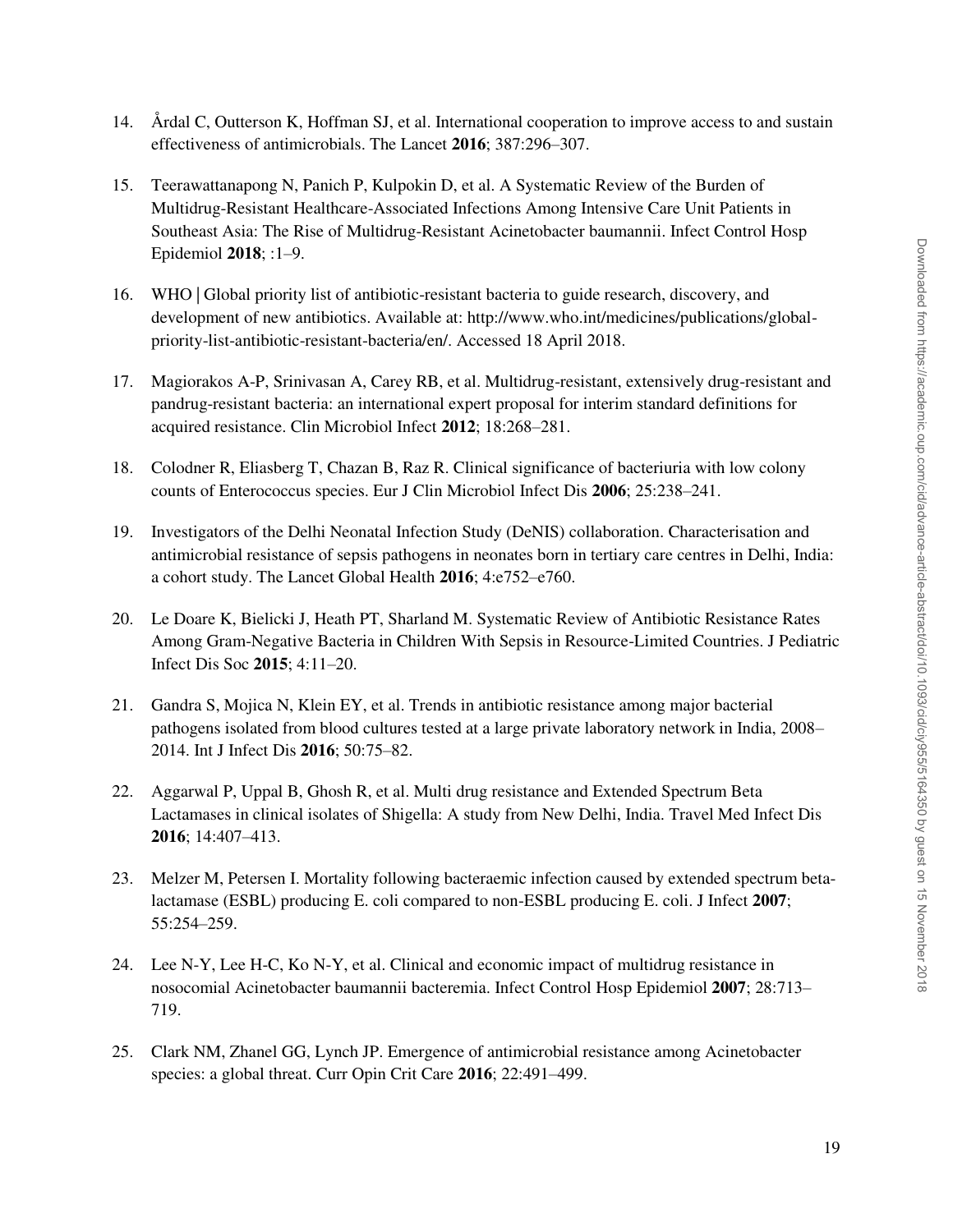- 26. Joshi S, Ray P, Manchanda V, et al. Methicillin resistant Staphylococcus aureus (MRSA) in India: Prevalence & susceptibility pattern. Indian J Med Res **2013**; 137:363–369.
- 27. Arora S, Devi P, Arora U, Devi B. Prevalence of Methicillin-resistant Staphylococcus Aureus (MRSA) in a Tertiary Care Hospital in Northern India. J Lab Physicians **2010**; 2:78–81.
- 28. Cosgrove SE, Sakoulas G, Perencevich EN, Schwaber MJ, Karchmer AW, Carmeli Y. Comparison of Mortality Associated with Methicillin-Resistant and Methicillin-Susceptible Staphylococcus aureus Bacteremia: A Meta-analysis. Clin Infect Dis **2003**; 36:53–59.
- 29. Cetinkaya Y, Falk P, Mayhall CG. Vancomycin-Resistant Enterococci. Clin Microbiol Rev **2000**; 13:686–707.
- 30. Prematunge C, MacDougall C, Johnstone J, et al. VRE and VSE Bacteremia Outcomes in the Era of Effective VRE Therapy: A Systematic Review and Meta-analysis. Infect Control Hosp Epidemiol **2016**; 37:26–35.
- 31. Harbarth S, Garbino J, Pugin J, Romand JA, Lew D, Pittet D. Inappropriate initial antimicrobial therapy and its effect on survival in a clinical trial of immunomodulating therapy for severe sepsis. The American Journal of Medicine **2003**; 115:529–535.
- 32. Ibrahim EH, Sherman G, Ward S, Fraser VJ, Kollef MH. The Influence of Inadequate Antimicrobial Treatment of Bloodstream Infections on Patient Outcomes in the ICU Setting. Chest **2000**; 118:146–155.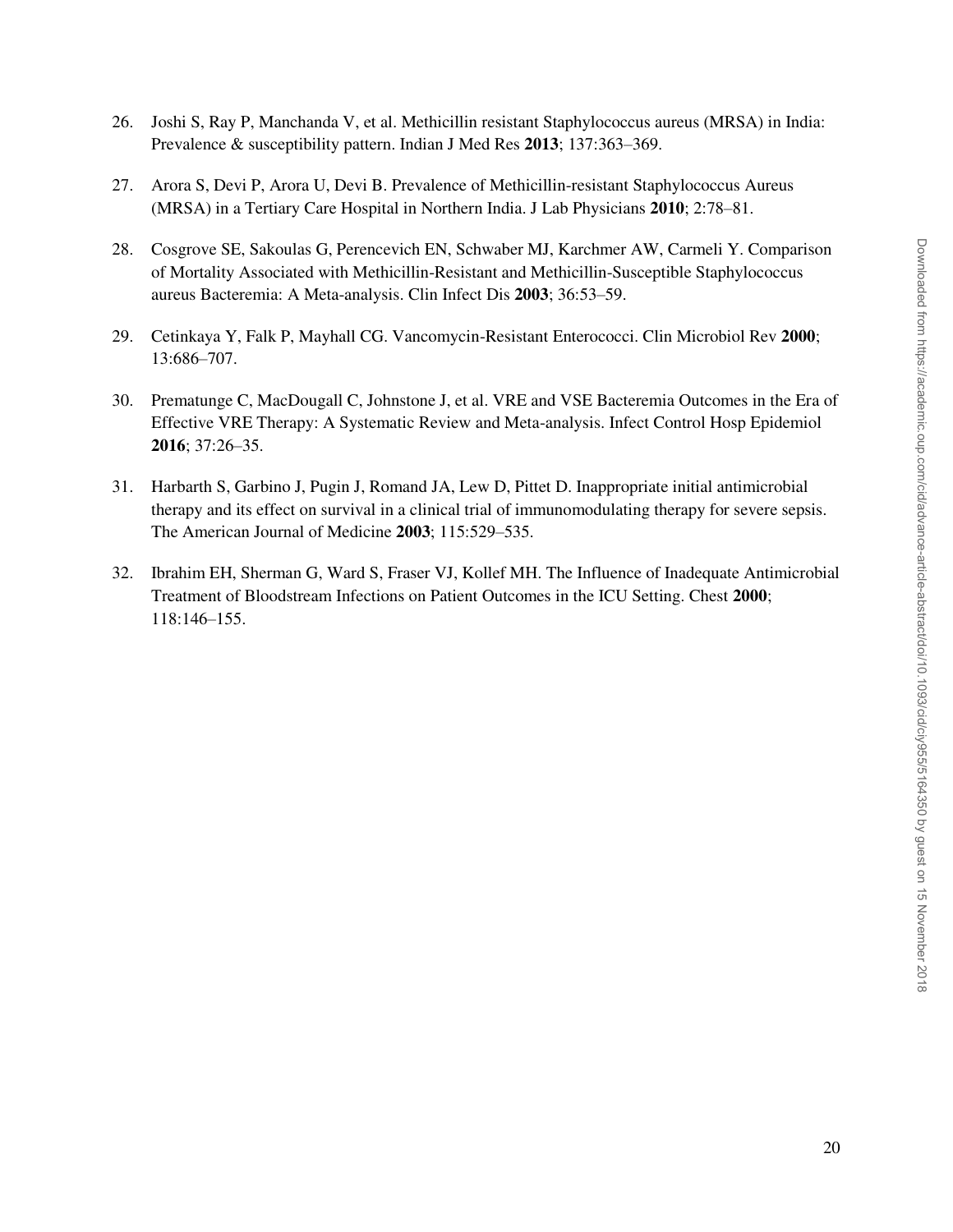# **Figure Legend**

**Figure 1**: Study inclusion/exclusion flowchart of antimicrobial susceptibility testing (AST) results. ICU is intensive-care unit.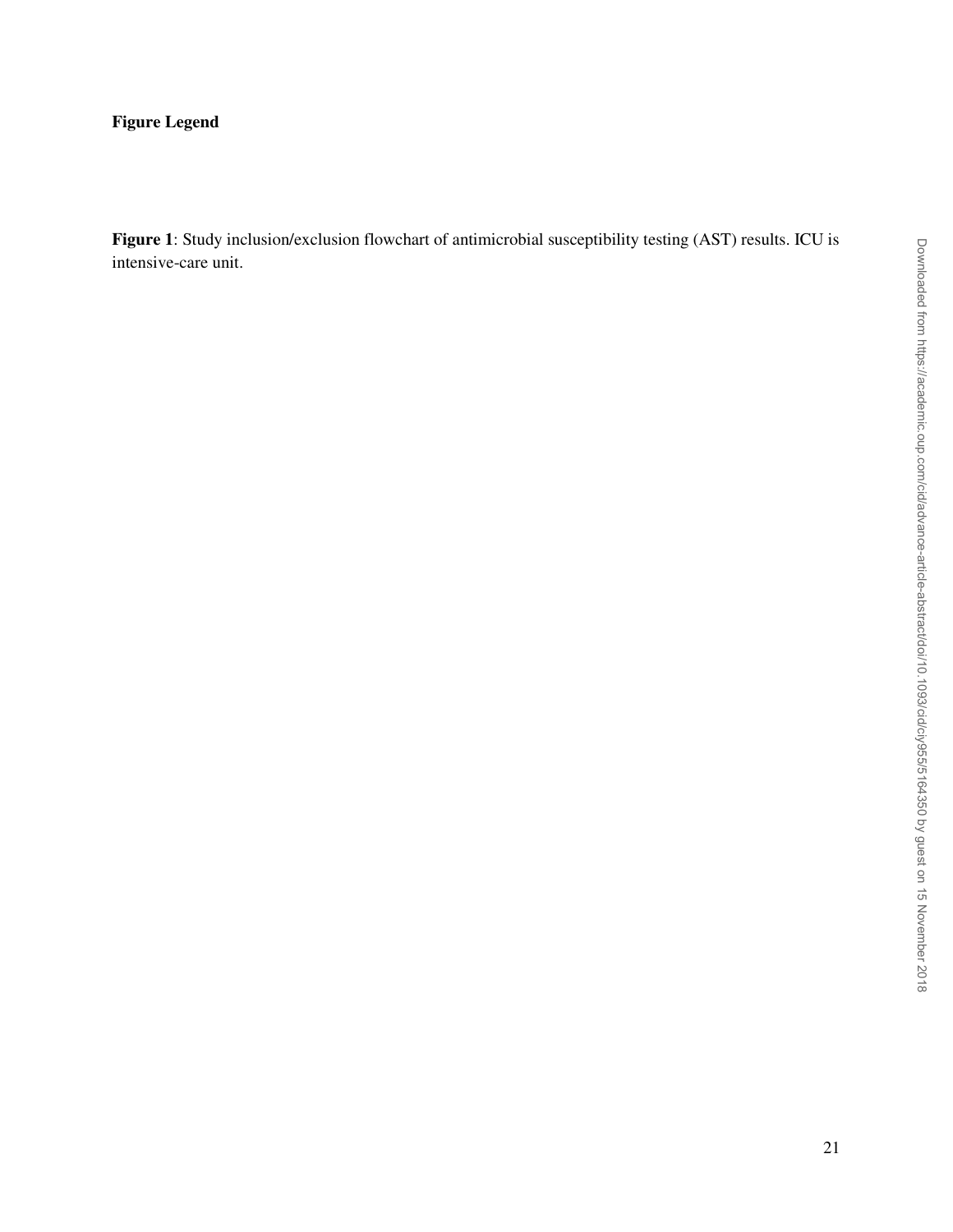|                                | All cases    | <b>Discharged Patients</b> | Non-Surviviors |
|--------------------------------|--------------|----------------------------|----------------|
|                                | $N(\%)^a$    | $n (\%)^a$                 | $n (\%)^a$     |
| <b>Total N</b>                 | 4,437(100.0) | 3,856 (86.9)               | 581 (13.1)     |
| Median age (IQR)               | 58 (40-69)   | $57(38-69)$                | $61(48-70)$    |
| Age in years                   |              |                            |                |
| $0 - 11$                       | 253(5.7)     | 229(5.9)                   | 24(4.1)        |
| 12-44                          | 1,070(24.1)  | 970 (25.2)                 | 100(17.2)      |
| 45-64                          | 1,560(35.2)  | 1,334(34.6)                | 226 (38.9)     |
| $>64$                          | 1,554(35.0)  | 1,323(34.3)                | 231 (39.8)     |
| Female                         | 1,767(39.8)  | 1,561(40.5)                | 206(35.5)      |
| $\rm{ICU}$                     | 1,154(26.0)  | 891 (23.1)                 | 263 (45.3)     |
| Organism <sup>b</sup>          |              |                            |                |
| Staphylococcus aureus          | 282(5.5)     | 251(5.8)                   | 31(4.1)        |
| Enterococcus spp. <sup>c</sup> | 300(5.9)     | 262(6.0)                   | 38(5.1)        |
| Escherichia coli               | 1,907(37.4)  | 1,739(40.0)                | 168(22.3)      |
| Klebsiella pneumoniae          | 1,370(26.9)  | 1,118(25.7)                | 252 (33.5)     |
| Enterobacter spp. <sup>d</sup> | 133(2.6)     | 116(2.7)                   | 17(2.3)        |
| Pseudomonas aeruginosa         | 591 (11.6)   | 496 (11.4)                 | 95 (12.6)      |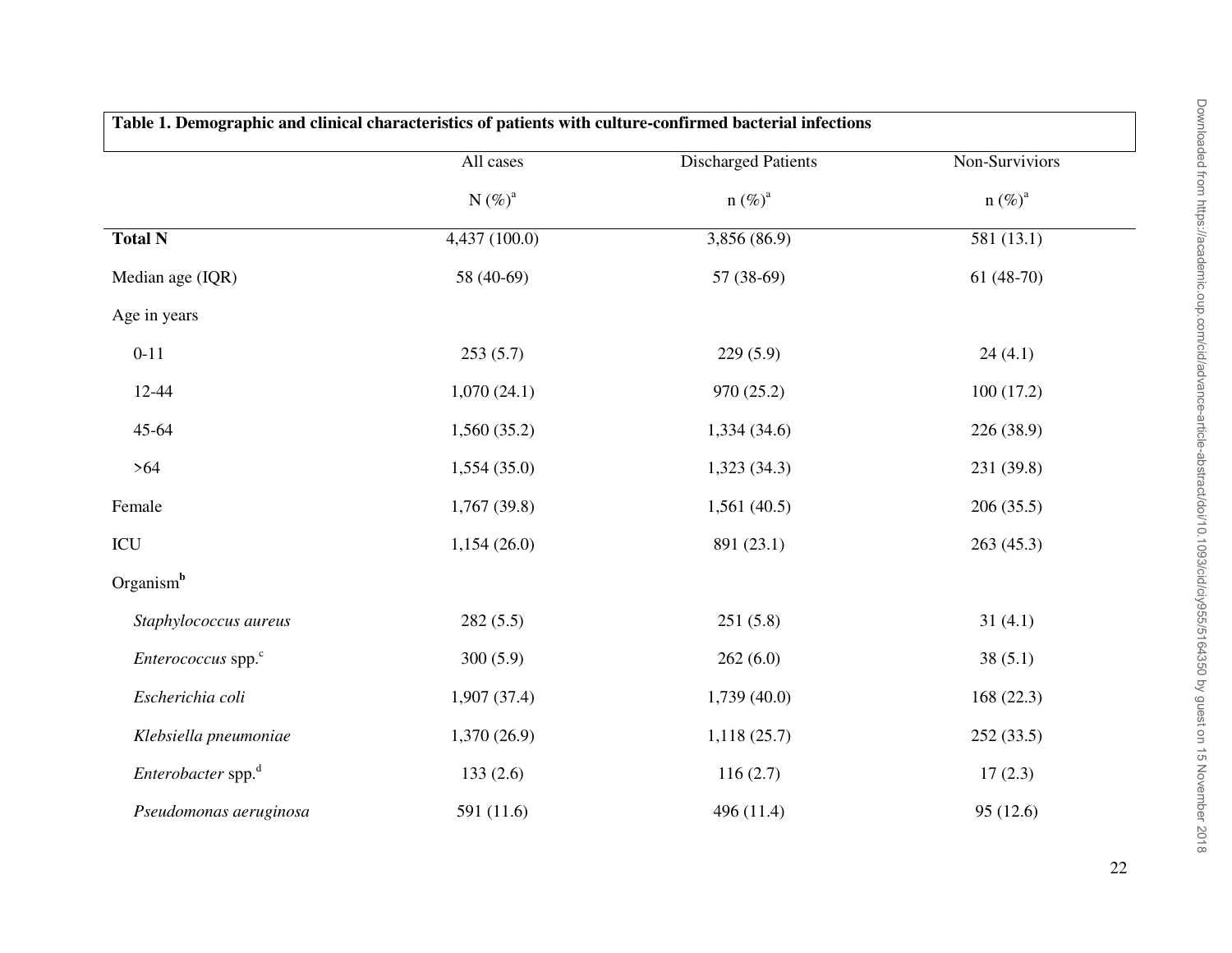| 520 (10.2)<br>369 (8.5)<br>(20)<br>Acinetobacter baumannii<br>____ |
|--------------------------------------------------------------------|
|--------------------------------------------------------------------|

Note:  $ICU =$  intensive care unit,  $IQR =$  interquartile range.

a Unless otherwise indicated.

<sup>b</sup> For species-level analyses, the pathogen counts ( $N = 5,103$ ) include all isolates meeting MDR testing criteria, including isolates obtained from the same patient for different organisms (i.e., co-infecting pathogens)

<sup>c</sup> *Enterococcus* spp. include *E. faecalis* (47.3%), *E. faecium* (42.3%), *E. gallinarum* (0.7%), and unknown *Enterococcus* spp. (9.3%).

<sup>d</sup> *Enterobacter* spp. include *E. aerogenes* (10.5%), *E. cloacae* (67.7%), *E. dissolvens* (6.8%), and unknown *Enterobacter* spp. (15.0%).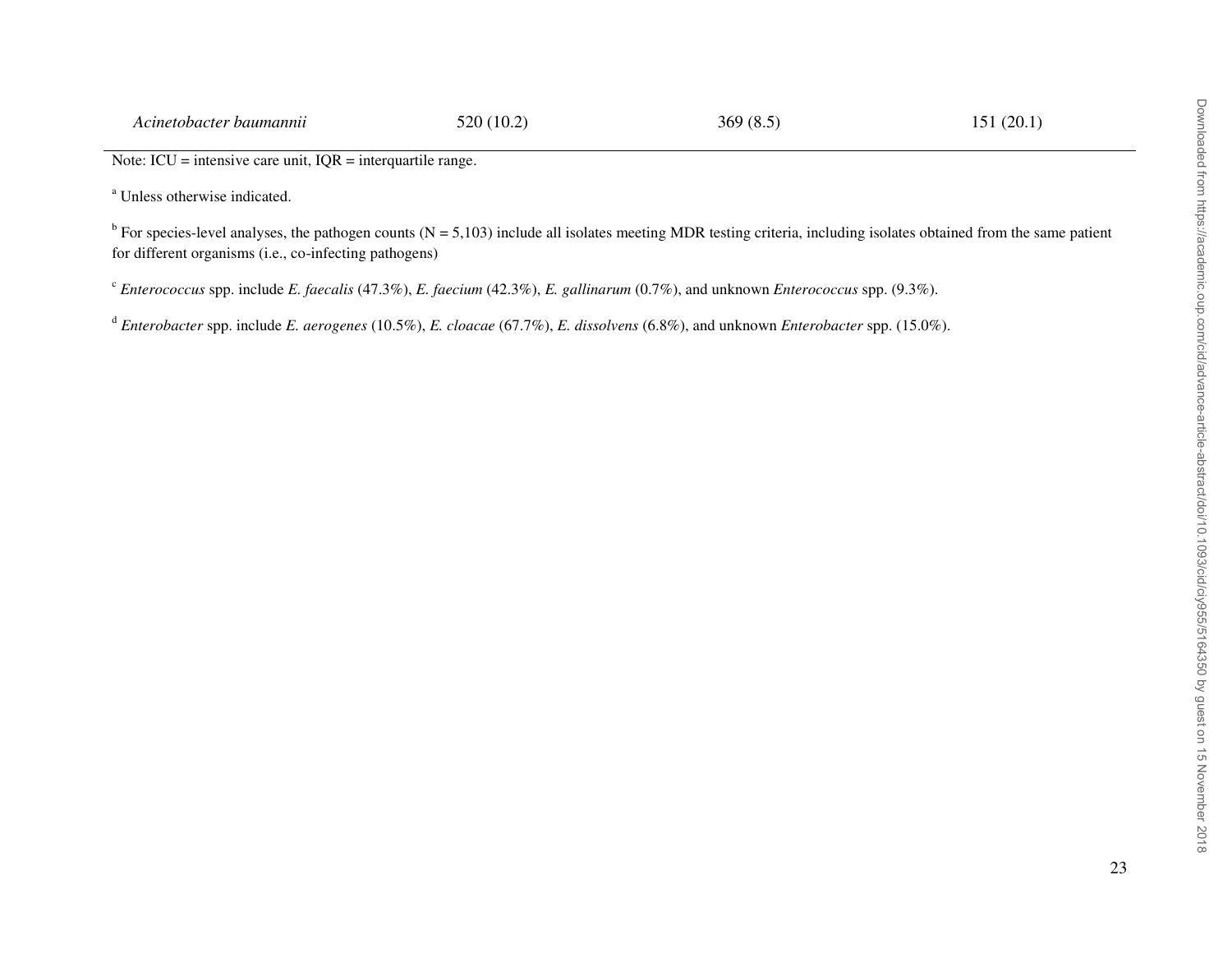|                    | All cases             | Inpatient (non-ICU)   | ICU                  |
|--------------------|-----------------------|-----------------------|----------------------|
|                    | $N = 4,437$           | $n = 3,282$           | $n = 1,155$          |
|                    | OR (95% CI)           | OR (95% CI)           | OR (95% CI)          |
| Resistance pattern |                       |                       |                      |
| Non-MDR            | Referent              | Referent              | Referent             |
| MDR <sup>a</sup>   | $1.57(1.14-2.16)$ **  | $1.74(1.06-2.87)$ *   | $1.24(0.81-1.88)$    |
| $XDR^b$            | $2.65(1.81-3.88)$ *** | $2.87(1.80-4.57)$ *** | $2.01(1.24-3.26)$ ** |
| Age (years)        |                       |                       |                      |
| $0 - 11$           | Referent              | Referent              | Referent             |
| 12-44              | $1.09(0.68-1.75)$     | $1.14(0.65-1.99)$     | $1.05(0.46-2.41)$    |
| 45-64              | $1.60(0.88-2.90)$     | $1.52(0.84-2.75)$     | $1.82(0.70-4.71)$    |
| $>64$              | $1.62(0.81-3.28)$     | $1.59(0.81-3.13)$     | $1.74(0.58-5.24)$    |
| Female             | $0.97(0.79-1.18)$     | $0.80(0.61-1.04)$     | $1.34(1.11-1.61)$ ** |
| Site of infection  |                       |                       |                      |
| Other              | $2.39(1.52-3.74)$ *** | $2.34(1.61-3.38)$ *** | $2.67(1.20-5.95)$ *  |
| Urine              | Referent              | Referent              | Referent             |
| Wound              | $1.26(0.96-1.65)$     | $1.20(0.74-1.94)$     | $1.38(0.62 - 3.11)$  |

# **Table 2. Mortality odds among patients with culture-confirmed bacterial infections**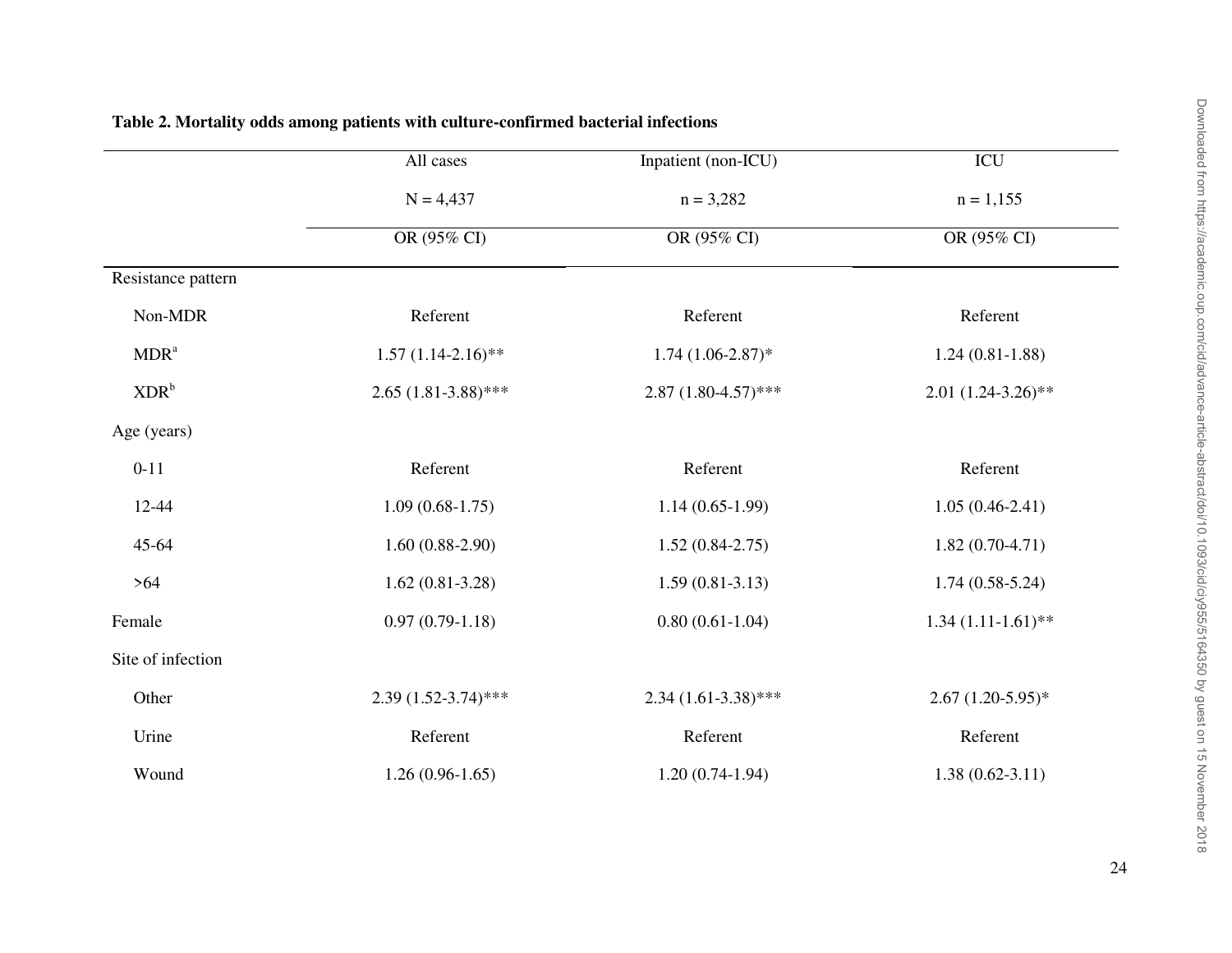| Lower respiratory        | $3.45(2.19-5.42)$ ***  | $2.45(1.28-4.69)$ **   | $3.75(2.49-5.64)$ *** |
|--------------------------|------------------------|------------------------|-----------------------|
| Blood/CSF                | $5.34$ (2.58-11.08)*** | $5.29(2.30-12.17)$ *** | $4.27(3.00-6.09)$ *** |
| Cointection <sup>c</sup> |                        |                        |                       |
| None                     | Referent               | Referent               | Referent              |
| Single                   | $1.34(1.02-1.76)$ *    | $1.18(0.82 - 1.69)$    | $1.51(0.82 - 2.78)$   |
| Multiple                 | 1.54 (0.96-2.47)       | $1.69(1.22-2.35)$ **   | $1.48(0.50-4.36)$     |

Note: Logit regression with clustered standard errors at the hospital level; CI = confidence interval, CSF = cerebrospinal fluid, ICU = intensive care unit, MDR = multi-drug resistant,  $OR = odds ratio$ ,  $XDR = extensively-drug resistant$ 

\*p<0.05, \*\*p<0.01, \*\*\*p<0.001

<sup>a</sup> MDR is defined as non-susceptibility to 1 or more agents in 3 or more antimicrobial classes (i.e., aminoglycosides, 3rd/4th generation cephalosporins, fluoroquinolones, beta-lactam/beta-lactamase inhibitors, and carbapenems) for Gram-negative organisms; non-susceptibility to oxacillin and/or cefoxitin (antistaphylococcal beta-lactams) for Gram-positive *Staphylococcus aureus*; and non-susceptibility to vancomycin and/or teicoplanin (glycopeptides) for Grampositive *Enterococcus* spp*.* 

<sup>b</sup> XDR is defined as non-susceptibility to 1 or more agents in all 5 antimicrobial classes for Gram-negative organisms; non-susceptibility to oxacillin and/or cefoxitin and to 1 or more agents in the antimicrobial class aminoglycosides for Gram-positive *S. aureus*.

c Isolation of 2 or more pathogens (i.e., *S. aureus*, *Enterococcus* spp., *Escherichia coli*, *Klebsiella pneumoniae*, *Enterobacter* spp., *Pseudomonas aeruginosa*, and *Acinetobacter baumannii*) from a single patient.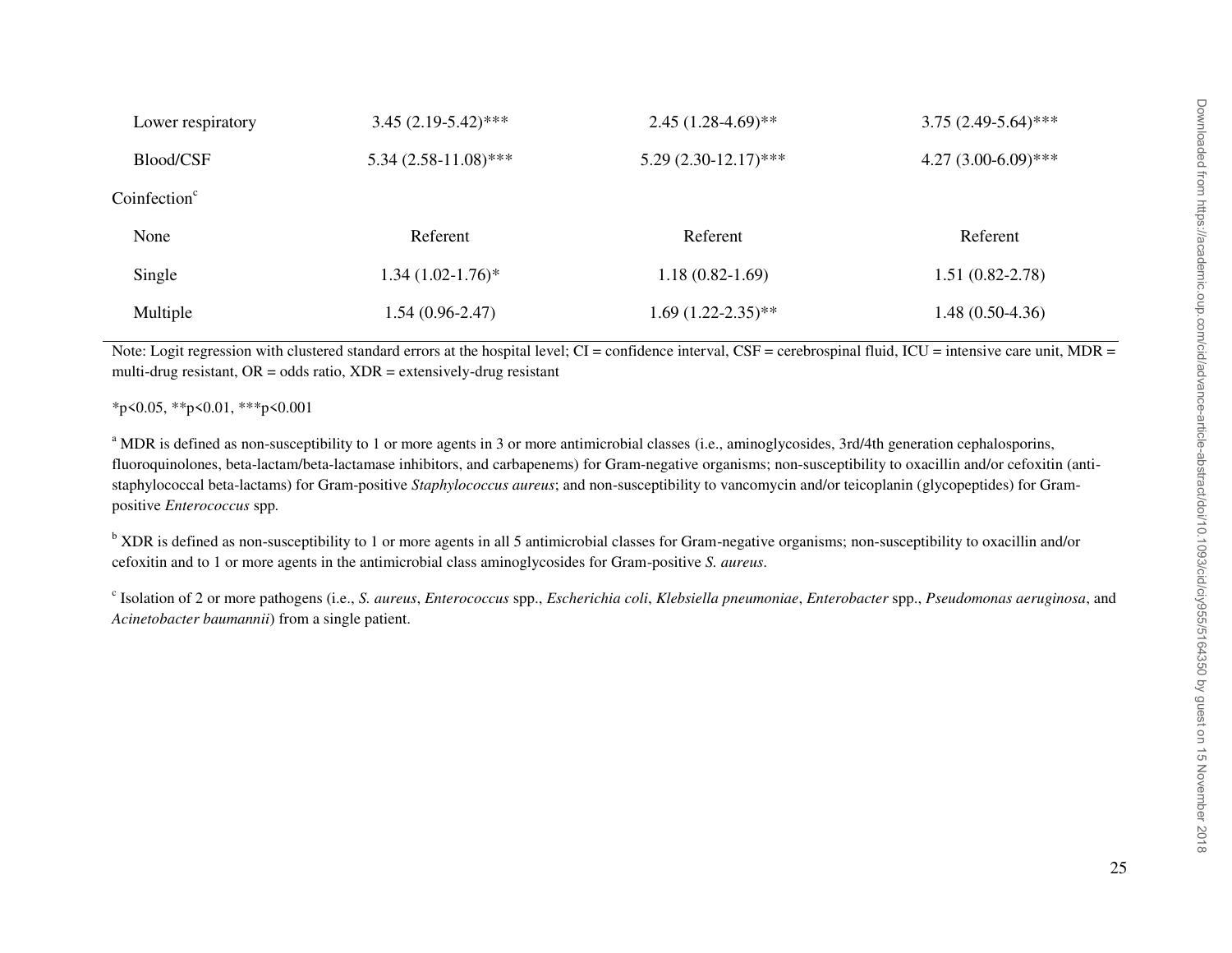|                                    | Escherichia coli       | Klebsiella pneumoniae | Pseudomonas aeruginosa | Acinetobacter baumannii |
|------------------------------------|------------------------|-----------------------|------------------------|-------------------------|
|                                    | $n = 1,907$            | $n = 1,370$           | $n = 591$              | $n = 520$               |
|                                    | OR (95% CI)            | OR (95% CI)           | OR (95% CI)            | OR (95% CI)             |
| Resistance pattern                 |                        |                       |                        |                         |
| Non-MDR                            | Referent               | Referent              | Referent               | Referent                |
| MDR <sup>a</sup>                   | $2.63(1.29-5.35)$ **   | $1.47(0.52 - 4.11)$   | $1.15(0.65-2.04)$      | $2.81(1.50-5.27)$ **    |
| $MDR + beta-lactamase inhibitorsb$ | $2.23(1.65-3.01)$ ***  | $1.20(0.61-2.37)$     | NA                     | <b>NA</b>               |
| XDR <sup>c</sup>                   | $2.34(1.40-3.90)$ **   | $2.29(1.45-3.62)$ *** | $1.76(0.84-3.72)$      | $2.26(0.77-6.61)$       |
| Age (years)                        |                        |                       |                        |                         |
| $0 - 11$                           | Referent               | Referent              | Referent               | Referent                |
| 12-44                              | $0.94(0.65-1.36)$      | $1.80(0.90-3.62)$     | $0.64(0.17-2.38)$      | $0.83(0.30-2.27)$       |
| 45-64                              | $1.50(0.65-3.46)$      | $3.05(1.38-6.74)$ **  | $0.83(0.21-3.22)$      | $1.09(0.45-2.68)$       |
| $>64$                              | $1.19(0.42 - 3.39)$    | $3.20(1.23-8.31)*$    | $0.74(0.24-2.22)$      | $1.97(0.63-6.14)$       |
| Female                             | $0.83(0.54-1.27)$      | $0.84(0.60-1.17)$     | $1.05(0.73-1.50)$      | $1.40(0.99-1.97)$       |
| ICU                                | $1.57(0.89-2.79)$      | $2.10(1.36-3.25)$ **  | $2.09(1.25-3.49)$ **   | $1.66(1.28-2.16)$ ***   |
| Site of infection                  |                        |                       |                        |                         |
| Other                              | $1.62 (1.02 - 2.57)^*$ | $2.47(1.01-6.07)*$    | $1.86(0.91 - 3.83)$    | $2.69(0.62 - 11.63)$    |
| Urine                              | Referent               | Referent              | Referent               | Referent                |

# **Table 3. Mortality odds among patients with Gram-negative infections**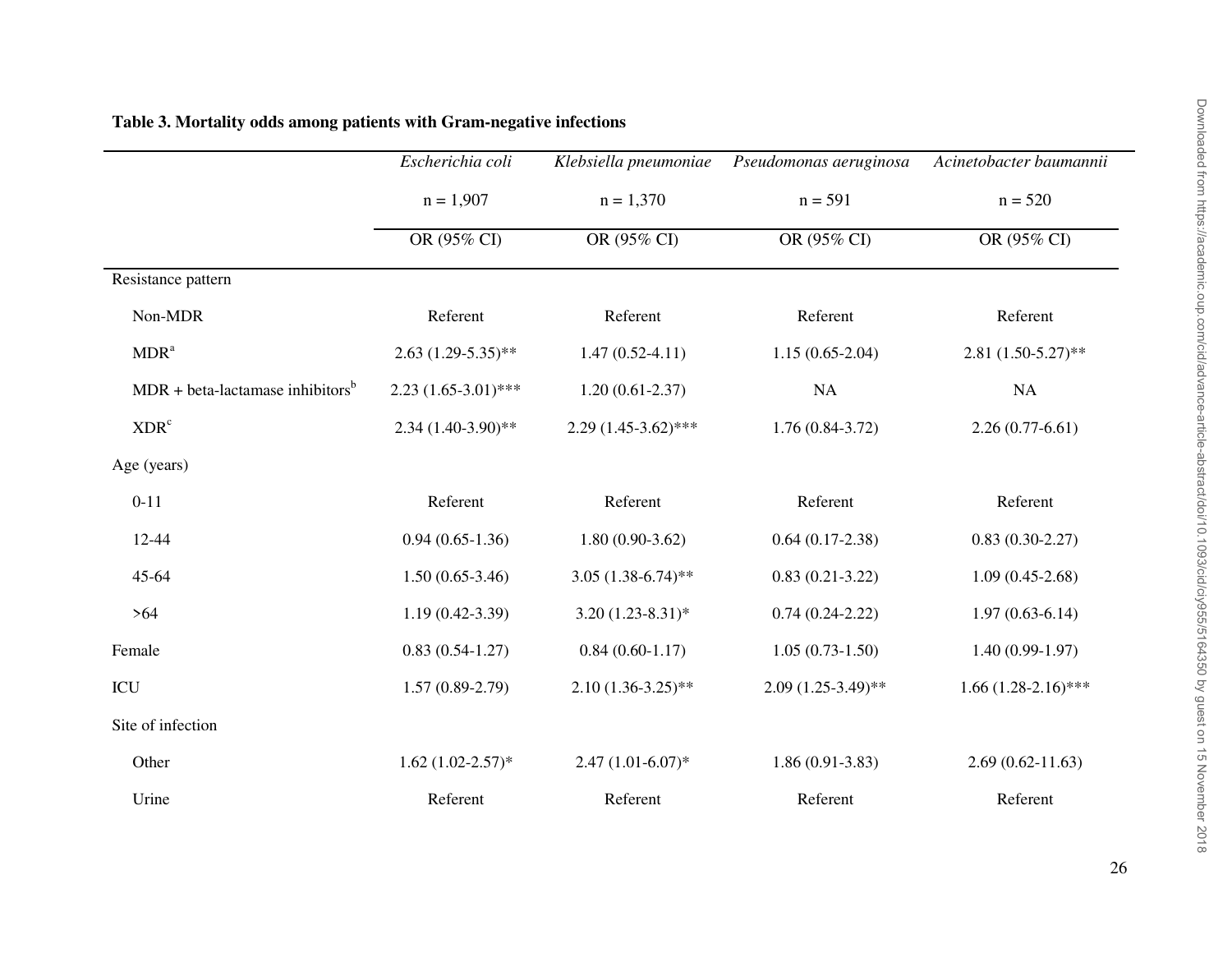| Wound                    | $0.61(0.32-1.14)$      | $1.45(0.83-2.55)$      | $1.33(0.68-2.59)$     | $2.09(0.30-14.54)$   |
|--------------------------|------------------------|------------------------|-----------------------|----------------------|
| Lower respiratory        | $1.61 (1.05 - 2.47)^*$ | $2.70(1.52-4.79)$ **   | $2.67(1.77-4.03)$ *** | $3.77(1.58-8.99)$ ** |
| Blood/CSF                | $3.28(2.21-4.85)$ ***  | $6.67(2.32-19.15)$ *** | $2.76(1.24-6.13)^*$   | $4.52(1.41-14.46)$ * |
| Cointection <sup>d</sup> |                        |                        |                       |                      |
|                          |                        |                        |                       |                      |
| None                     | Referent               | Referent               | Referent              | Referent             |
| Single                   | $2.41(1.65-3.52)$ ***  | $1.55(1.28-1.88)$ ***  | $2.16(1.38-3.38)$ **  | $1.35(0.70-2.60)$    |

Note: Logit regression with clustered standard errors at the hospital level; CI = confidence interval, CSF = cerebrospinal fluid, ED = emergency department, ICU = intensive care unit, MDR = multi-drug resistant, NA = not applicable, OR = odds ratio, XDR = extensively-drug resistant

\*p<0.05, \*\*p<0.01, \*\*\*p<0.001

– denotes observations excluded from analysis due to clinical insignificance or no observed mortalities

<sup>a</sup> Non-susceptibility to 1 or more agents in at least or more 3 antimicrobial classes (i.e., aminoglycosides, 3rd/4th generation cephalosporins, fluoroquinolones, betalactamase inhibitors, and carbapenems), excluding non-susceptibility to beta-lactamase inhibitors.

<sup>b</sup> Non-susceptibility to 1 or more agents in the antimicrobial class beta-lactamase inhibitors.

<sup>c</sup> Non-susceptibility to 1 or more agents in all 5 aforementioned antimicrobial classes

d Isolation of 2 or more pathogens (i.e., *Staphylococcus aureus*, *Enterococcus* spp., *E. coli*, *K. pneumoniae*, *Enterobacter* spp., *P. aeruginosa*, and *A. baumannii*) from a single patient.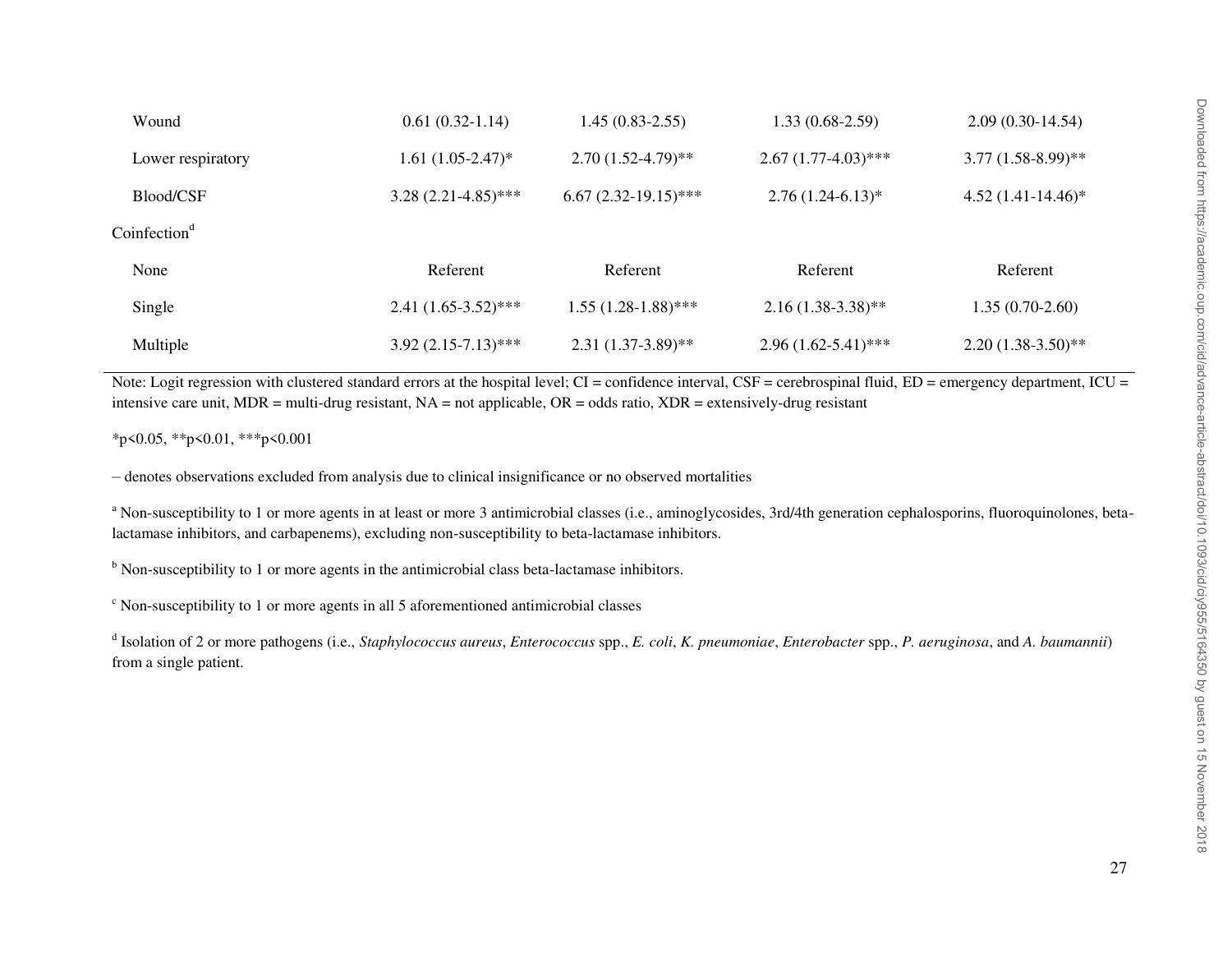|                                     | S. aureus           | <i>Enterococcus</i> spp. <sup>b</sup> | E. faecalis            | E. faecium           |
|-------------------------------------|---------------------|---------------------------------------|------------------------|----------------------|
|                                     | $n = 237$           | $n = 192$                             | $n = 99$               | $n = 40$             |
|                                     | OR (95% CI)         | OR (95% CI)                           | OR (95% CI)            | OR (95% CI)          |
| Resistance pattern                  |                     |                                       |                        |                      |
| MSSA or glycopeptide<br>sensitive   | Referent            | <b>NA</b>                             | Referent               | Referent             |
| MRSA <sup>c</sup>                   | $0.17(0.01-2.15)$   | <b>NA</b>                             | NA                     | NA                   |
| $MRSA + aminoglycosidesd$           | $2.75(1.16-6.52)*$  | NA                                    | NA                     | NA                   |
| Glycopeptide resistant <sup>e</sup> | <b>NA</b>           | $1.09(0.36-3.33)$                     | $2.55(0.13-51.65)$     | $0.98(0.08-11.58)$   |
| Age (years)                         |                     |                                       |                        |                      |
| $0 - 11$                            | Referent            | Referent                              |                        |                      |
| 12-44                               | $1.09(0.23 - 5.22)$ | $4.29(0.75-24.47)$                    | Referent               | Referent             |
| $45 - 64$                           | $0.47(0.09-2.62)$   | $7.74(0.68 - 88.45)$                  | $1.69(0.04-75.57)$     | 2.88 (0.35-23.89)    |
| $>64$                               | $0.65(0.12-3.64)$   | $0.70(0.12-4.15)$                     | $0.07(0.00-1.37)$      |                      |
| Female                              | $0.47(0.20-1.11)$   | $0.93(0.29-2.96)$                     | $0.49(0.12-2.04)$      | $1.34(0.12 - 15.07)$ |
| ICU                                 | $1.45(0.37-5.58)$   | $1.59(0.62 - 4.10)$                   | 4.78 $(2.52-9.06)$ *** | $0.45(0.04-4.72)$    |

**Table 4. Mortality odds among patients with Gram-positive infections<sup>a</sup>**

Site of infection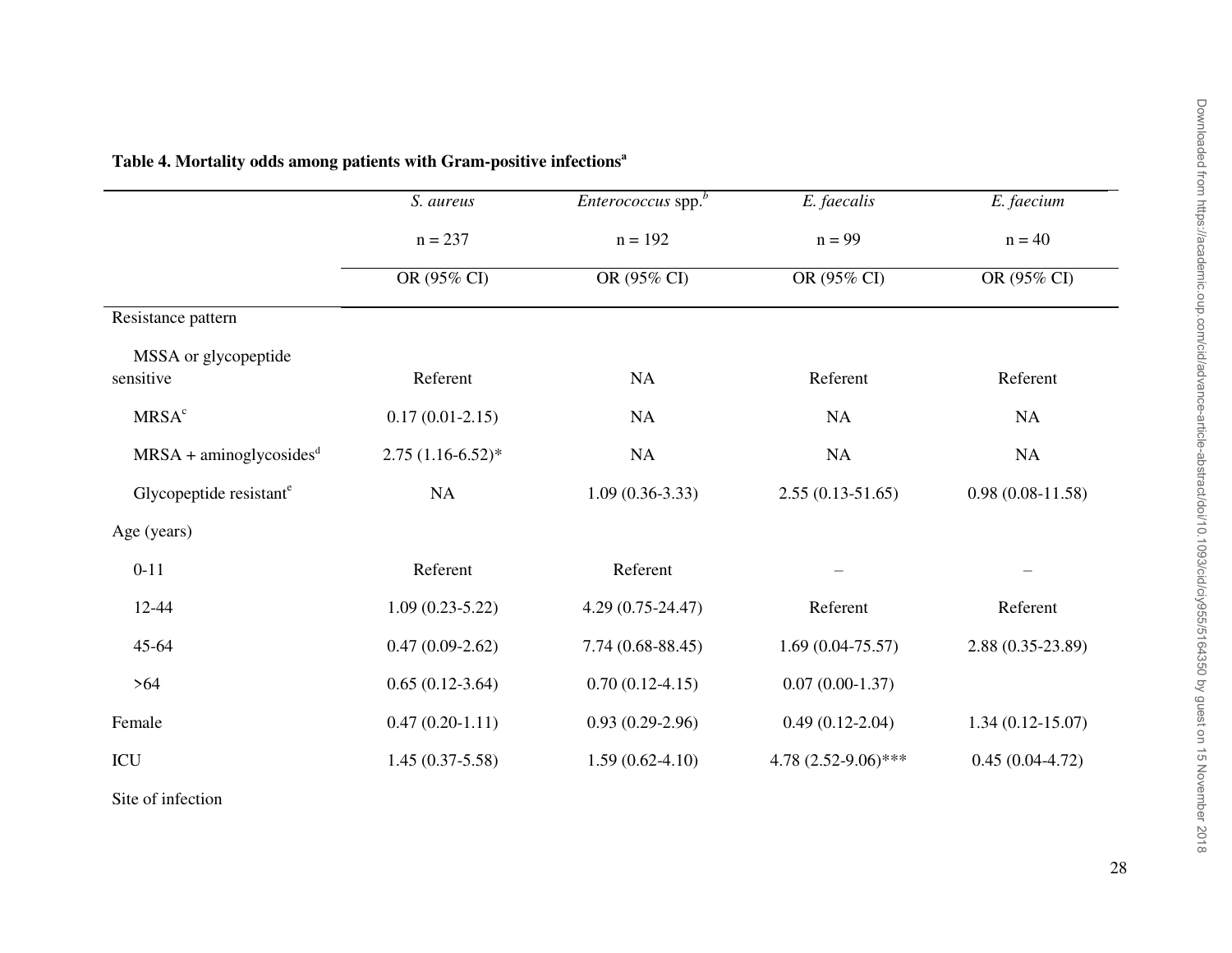| Urine             | <b>NA</b>             | Referent                 | Referent                 | Referent                 |
|-------------------|-----------------------|--------------------------|--------------------------|--------------------------|
| Wound             | Referent              | $\overline{\phantom{m}}$ | $\overline{\phantom{0}}$ | $\overline{\phantom{0}}$ |
| Lower respiratory | $3.81(1.29-11.30)^*$  | $\qquad \qquad -$        | -                        | $\overline{\phantom{0}}$ |
| Blood/CSF         | $4.56(1.61-12.94)$ ** | $7.13(0.61 - 83.48)$     | $9.57(0.49-187.79)$      | $1.35(0.06-31.27)$       |

*Note*: Logit regression with clustered standard errors at the hospital level; CI = confidence interval, CSF = cerebrospinal fluid, ED = emergency department, ICU = intensive care unit, MSSA = methicillin-susceptible *S. aureus*, MRSA = methicillin-resistant *S. aureus*, NA = not applicable, OR = odds ratio*.*

 $*p<0.05$ ,  $*p<0.01$ ,  $**p<0.001$ 

– denotes observations excluded from analysis due to clinical insignificance or no observed mortalities

<sup>a</sup> Patients with coinfections were excluded from analysis due to small sample size and statistical insignificance in relation to mortality

<sup>b</sup> *Enterococcus* spp. includes the species *E. avium, E. faecalis, E. faecium, E. gallinarum,* and unknown *Enterococcus* spp.

<sup>c</sup> Non-susceptibility to oxacillin and/or cefoxitin (anti-staphylococcal beta-lactams), excluding non-susceptibility to aminoglycosides; no deaths occurred among MRSA infections with additional resistance to linezolid.

<sup>d</sup> Non-susceptibility to oxacillin and/or cefoxitin and to 1 or more agents in the antimicrobial class aminoglycosides

 $e<sup>e</sup>$  Non-susceptibility to vancomycin and/or teicoplanin (glycopeptides)